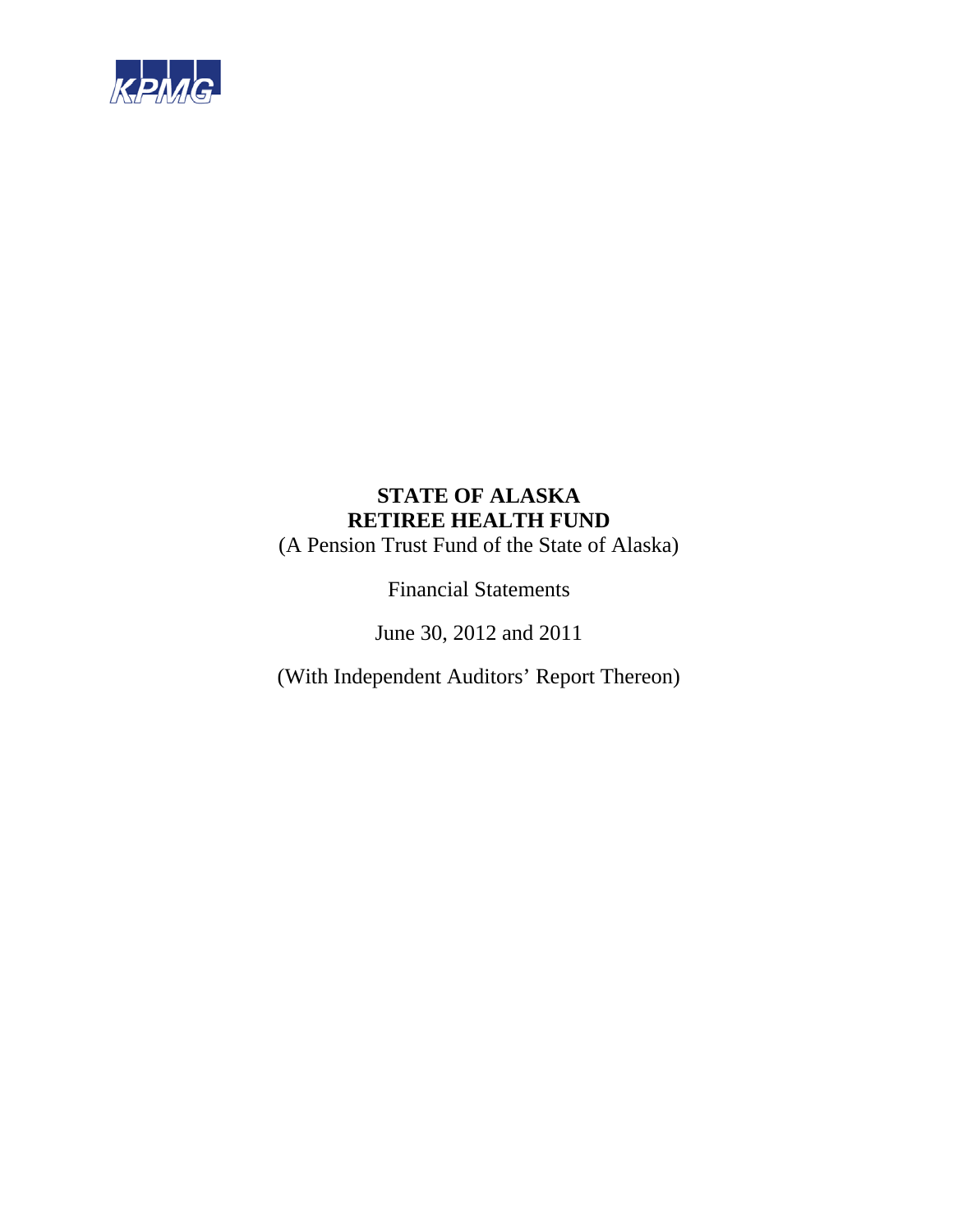## **STATE OF ALASKA RETIREE HEALTH FUND**  (A Pension Trust Fund of the State of Alaska)

#### **Table of Contents**

|                                               | Page(s)   |
|-----------------------------------------------|-----------|
| <b>Independent Auditors' Report</b>           |           |
| Management's Discussion and Analysis          | $2 - 7$   |
| <b>Statements of Fiduciary Net Assets</b>     | 8         |
| Statements of Changes in Fiduciary Net Assets | 9         |
| <b>Notes to Financial Statements</b>          | $10 - 22$ |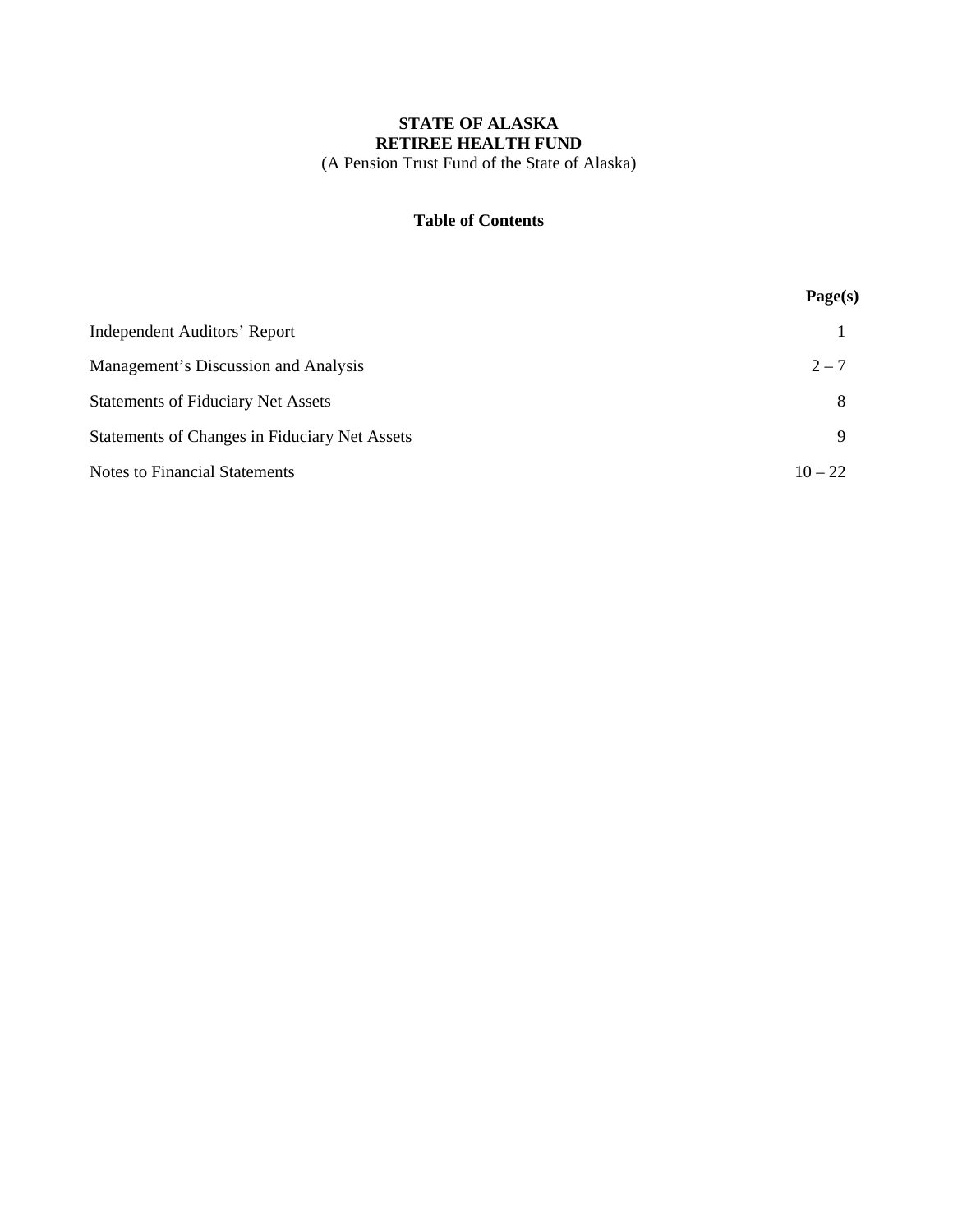

**KPMG LLP**  Suite 600 701 West Eighth Avenue Anchorage, AK 99501

## **Independent Auditors' Report**

Division of Retirement and Benefits and Members of the Alaska Retirement Management Board State of Alaska Retiree Health Fund:

We have audited the accompanying statements of fiduciary net assets of the State of Alaska Retiree Health Fund (the Plan), (a pension trust fund of the State of Alaska), as of June 30, 2012 and 2011, and the related statements of changes in fiduciary net assets for the years then ended. These financial statements are the responsibility of the Plan's management. Our responsibility is to express an opinion on these financial statements based on our audits.

We conducted our audits in accordance with auditing standards generally accepted in the United States of America. Those standards require that we plan and perform the audit to obtain reasonable assurance about whether the financial statements are free of material misstatement. An audit includes consideration of internal control over financial reporting as a basis for designing audit procedures that are appropriate in the circumstances, but not for the purpose of expressing an opinion on the effectiveness of the internal control over financial reporting. Accordingly, we express no such opinion. An audit also includes examining, on a test basis, evidence supporting the amounts and disclosures in the financial statements, assessing the accounting principles used and significant estimates made by management, as well as evaluating the overall financial statement presentation. We believe that our audits provide a reasonable basis for our opinion.

In our opinion, the financial statements referred to above present fairly, in all material respects, the fiduciary net assets of the State of Alaska Retiree Health Fund as of June 30, 2012 and 2011, and the changes in its fiduciary net assets for the years then ended, in conformity with accounting principles generally accepted in the United States of America.

Management's discussion and analysis is not a required part of the financial statements, but is supplementary information required by the Governmental Accounting Standards Board (GASB). We have applied certain limited procedures, which consisted principally of inquiries of management regarding the methods of measurement and presentation of the required supplementary information. However, we did not audit this information and express no opinion on it.

KPMG LLP

October 22, 2012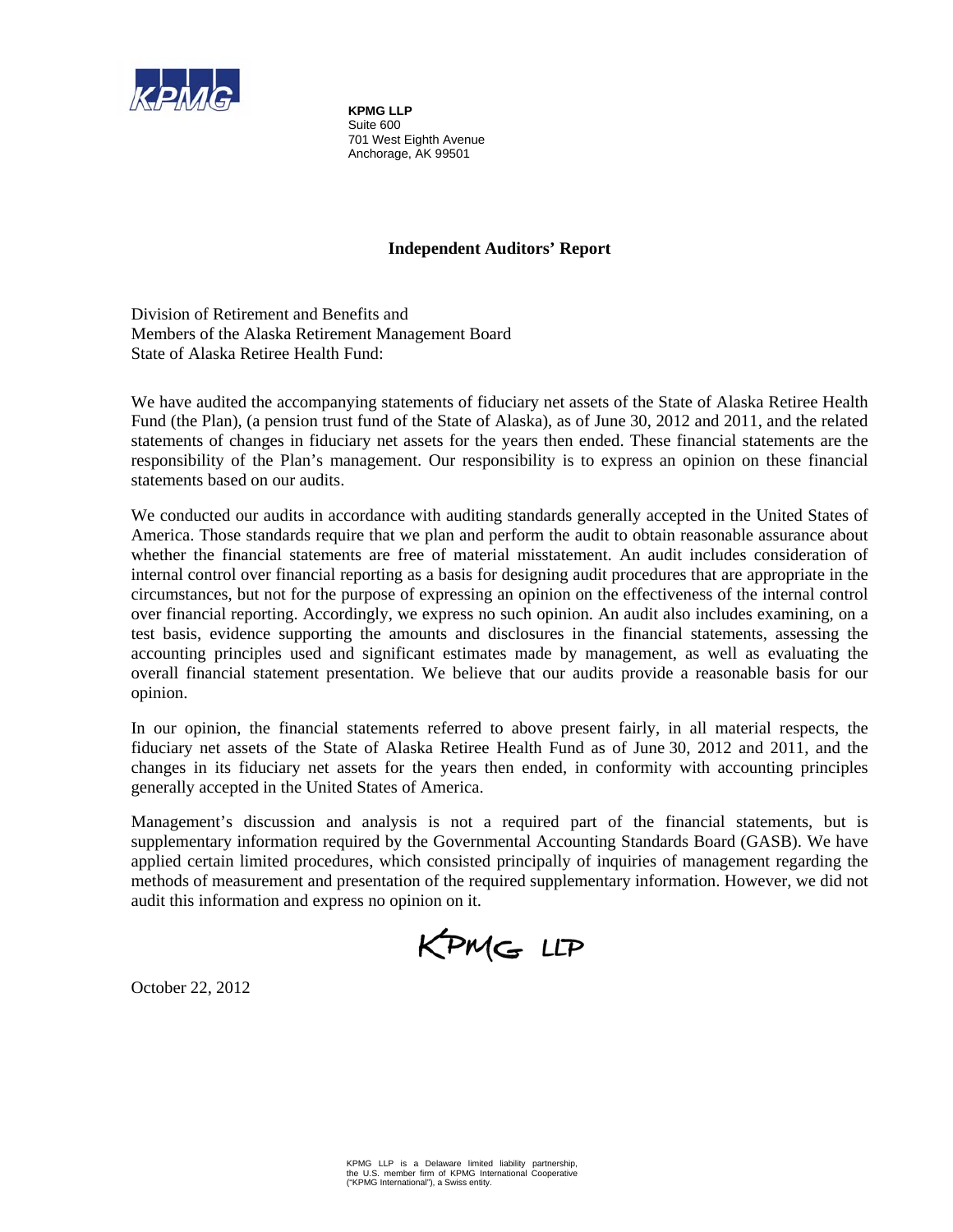(A Pension Trust Fund of the State of Alaska)

Management's Discussion and Analysis

June 30, 2012 and 2011

This section presents management's discussion and analysis (MD&A) of the Retiree Health Fund's (Plan) financial condition and performance for the years ended June 30, 2012 and 2011. This section is presented as a narrative overview and analysis. Please read the MD&A in conjunction with the financial statements and notes to the financial statements to better understand the financial condition and performance of the Plan during the fiscal years ended June 30, 2012 and 2011. Information for fiscal year 2010 is presented for comparative purposes.

#### **Financial Highlights**

The Plan financial highlights as of June 30, 2012 were as follows:

- The Plan's net assets held in trust for postemployment healthcare benefits increased by \$35.0 million during fiscal year 2012.
- The Plan's health premiums increased by \$6.0 million during fiscal year 2012.
- The Plan's net investment income decreased \$32.0 million to \$10.4 million during fiscal year 2012.
- The Plan's benefit expenses totaled \$34.4 million during fiscal year 2012.

#### **Overview of the Financial Statements**

This discussion and analysis is intended to serve as an introduction to the Plan's financial statements. The Plan's financial statements are comprised of three components: (1) statement of fiduciary net assets, (2) statement of changes in fiduciary net assets, and (3) notes to financial statements.

*Statements of Fiduciary Net Assets* – This statement presents information regarding the Plan's assets, liabilities, and resulting net assets held in trust for postemployment healthcare benefits. This statement reflects the Plan's investments at fair market value, along with cash and short-term investments, receivables, and other assets less liabilities at June 30, 2012 and 2011.

*Statements of Changes in Fiduciary Net Assets* – This statement presents how the Plan's net assets held in trust for postemployment healthcare benefits changed during the fiscal years ended June 30, 2012 and 2011. This statement presents health premiums earned and net investment income (loss) during the period. Deductions for postemployment healthcare benefits and operating deductions are also presented.

The above statements represent resources available for investment and payment of benefits as of the fiscal year-end and the sources and uses of those funds during fiscal year 2012 and 2011.

*Notes to Financial Statements* – The notes to financial statements are an integral part of the financial statements and provide additional detailed information and schedules that are essential to a full understanding of the Plan's financial statements.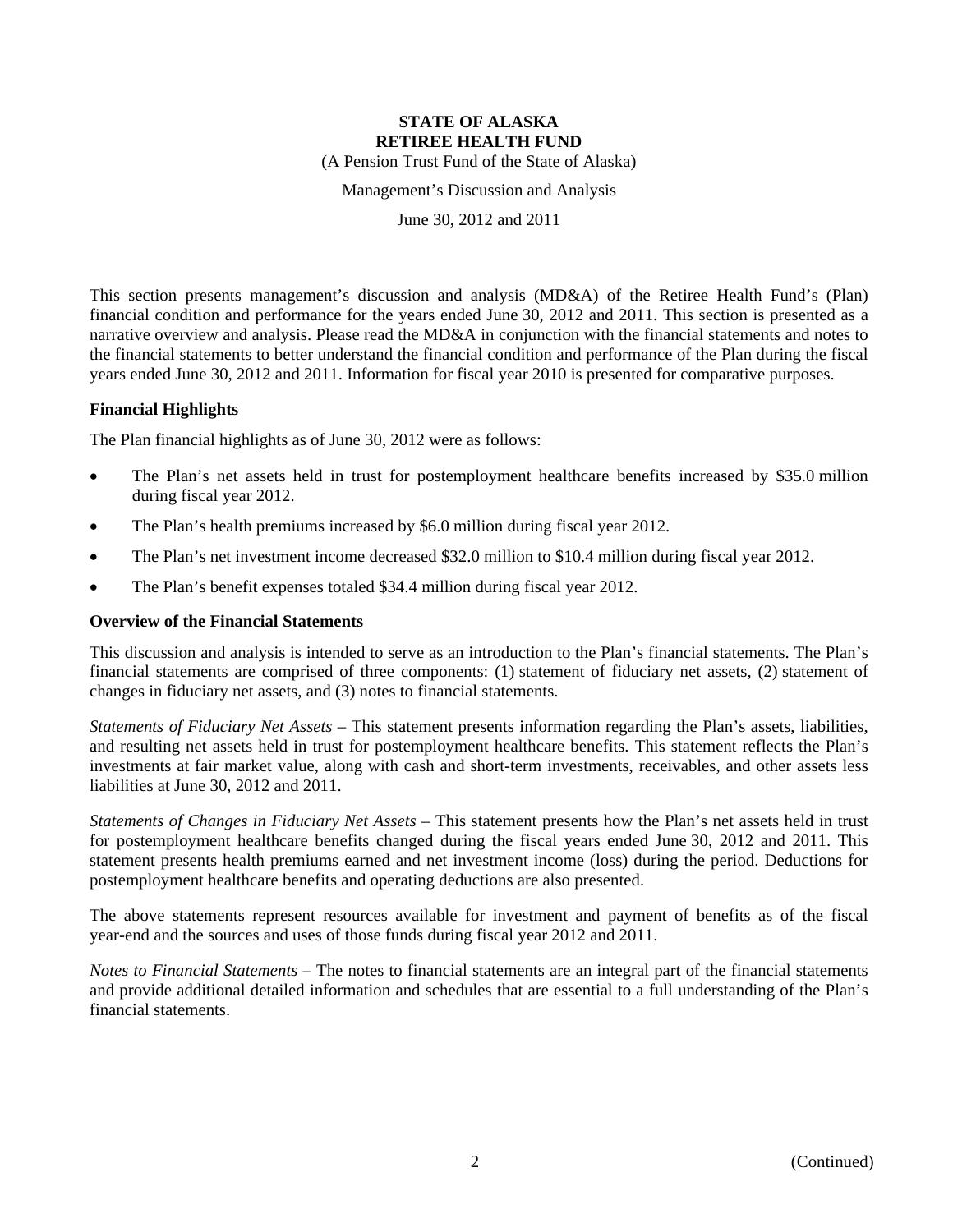(A Pension Trust Fund of the State of Alaska)

Management's Discussion and Analysis

June 30, 2012 and 2011

## **Condensed Financial Information**

| <b>Fiduciary Net Assets</b> |    |             |             |             |             |               |  |  |  |
|-----------------------------|----|-------------|-------------|-------------|-------------|---------------|--|--|--|
| Increase (decrease)         |    |             |             |             |             |               |  |  |  |
| <b>Description</b>          |    | 2012        | 2011        | Amount      | Percentage  | 2010          |  |  |  |
| Assets:                     |    |             |             |             |             |               |  |  |  |
| Cash and receivables        | \$ | 91,160,270  | 59,527,980  | 31,632,290  | 53.1%<br>-S | 36, 325, 225  |  |  |  |
| Investments, at fair value  |    | 212,486,694 | 214,860,984 | (2,374,290) | (1.1)       | 186,494,644   |  |  |  |
| Other                       |    | 776,948     | 351,455     | 425.493     | 121.1       | 351,455       |  |  |  |
| Total assets                |    | 304,423,912 | 274,740,419 | 29,683,493  | 10.8        | 223, 171, 324 |  |  |  |
| Liabilities:                |    |             |             |             |             |               |  |  |  |
| Claims payable              |    | 17,178,000  | 22,687,000  | (5,509,000) | (24.3)      | 20,434,000    |  |  |  |
| Accrued expenses            |    | 133,574     | 118,967     | 14.607      | 12.3        | 151,363       |  |  |  |
| Due to other funds          |    | 545,692     | 349,238     | 196,454     | 56.3        | 7,020,941     |  |  |  |
| Total liabilities           |    | 17,857,266  | 23,155,205  | (5,297,939) | (22.9)      | 27,606,304    |  |  |  |
| Total net assets            |    | 286,566,646 | 251.585.214 | 34.981.432  | 13.9%<br>\$ | 195,565,020   |  |  |  |

|                                   | <b>Changes in Fiduciary Net Assets</b> |        |             |              |            |                              |  |  |
|-----------------------------------|----------------------------------------|--------|-------------|--------------|------------|------------------------------|--|--|
|                                   | Increase (decrease)                    |        |             |              |            |                              |  |  |
| <b>Description</b>                | 2012                                   |        | 2011        | Amount       | Percentage | 2010                         |  |  |
| Net assets, beginning of year     | 251, 585, 214<br>\$                    |        | 195,565,020 | 56,020,194   | 28.6%      | 165,572,103<br>-S            |  |  |
| Additions:                        |                                        |        |             |              |            |                              |  |  |
| Healthcare premiums               | 60,142,982                             |        | 54,148,964  | 5,994,018    | 11.1       | 49,981,997                   |  |  |
| Medicare retiree drug subsidy     |                                        | 81,361 | 97,449      | (16,088)     | (16.5)     | 58,586                       |  |  |
| Early retiree reinsurance program | 159,646                                |        |             | 159,646      | 100.0      |                              |  |  |
| Other income                      |                                        | 4,932  | 1,172       | 3,760        | 320.8      | 27,790                       |  |  |
| Net investment income             | 10,404,104                             |        | 42,360,329  | (31,956,225) | (75.4)     | 19,925,906                   |  |  |
| Total additions                   | 70,793,025                             |        | 96,607,914  | (25,814,889) | (26.7)     | 69,994,279                   |  |  |
| Deductions:                       |                                        |        |             |              |            |                              |  |  |
| <b>Benefits</b>                   | 34,389,584                             |        | 39,307,350  | (4,917,766)  | (12.5)     | 38,686,919                   |  |  |
| Administrative                    | 1,422,009                              |        | 1,280,370   | 141,639      | 11.1       | 1,314,443                    |  |  |
| Total deductions                  | 35,811,593                             |        | 40,587,720  | (4,776,127)  | (11.8)     | 40,001,362                   |  |  |
| Increase in net assets            | 34,981,432                             |        | 56,020,194  | (21,038,762) | (37.6)     | 29,992,917                   |  |  |
| Net assets, end of year           | 286,566,646<br>\$                      |        | 251,585,214 | 34,981,432   | 13.9%      | <sup>\$</sup><br>195,565,020 |  |  |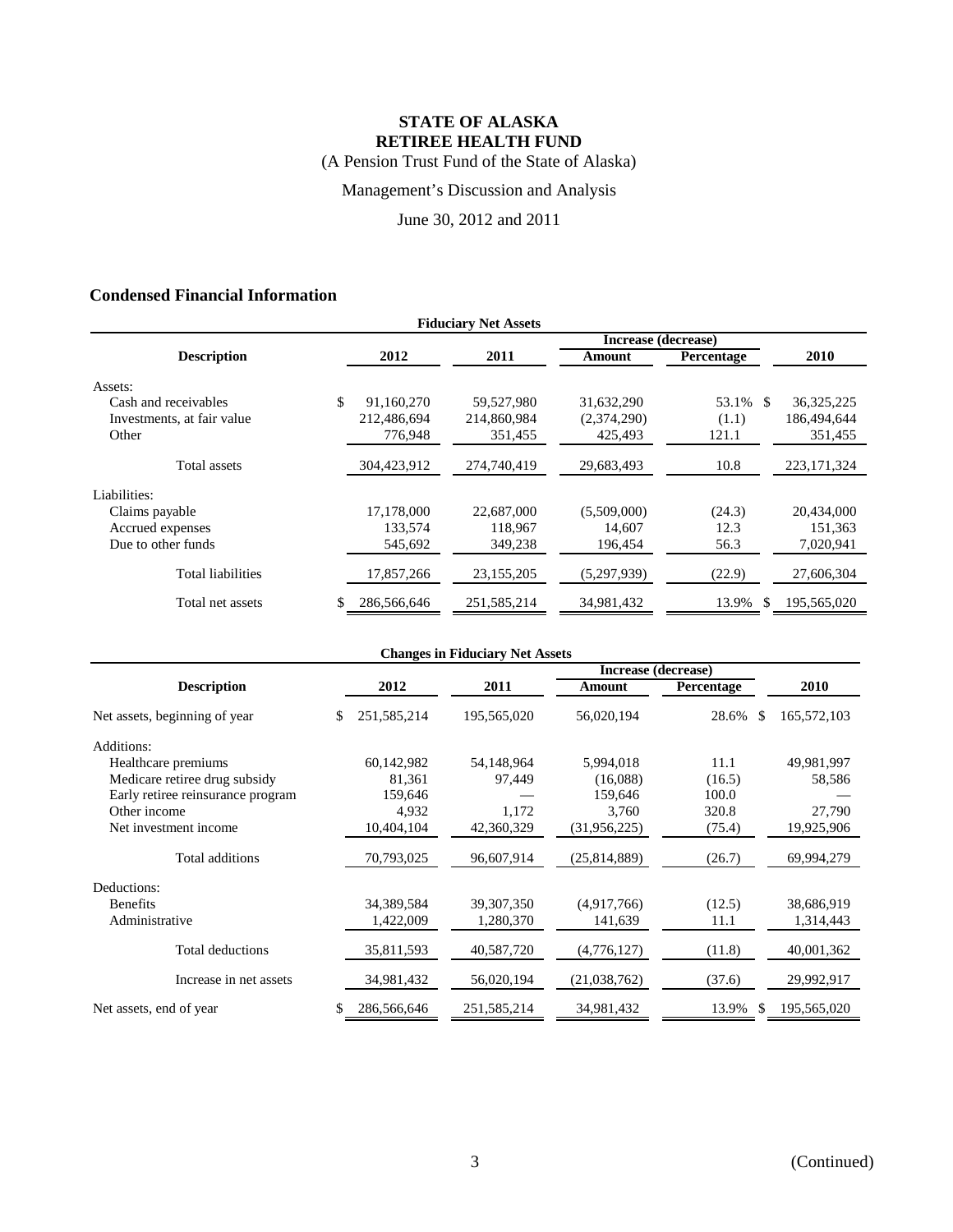(A Pension Trust Fund of the State of Alaska)

Management's Discussion and Analysis

June 30, 2012 and 2011

#### **Financial Analysis of the Plan**

The statements of fiduciary net assets as of June 30, 2012 and 2011 show net assets held in trust for postemployment healthcare benefits of \$286,566,646 and \$251,585,214, respectively. The entire amount is available to cover the Plan's obligations to pay postemployment healthcare benefits for its members and their beneficiaries.

These amounts also represent an increase in total net assets held in trust for postemployment healthcare benefits of \$34,981,432 or 13.9% and an increase of \$56,020,194 or 28.6% over fiscal years 2011 and 2010, respectively. Beginning on July 1, 2007, the Alaska Retiree Healthcare Trust (ARHCT) replaced the major medical fund of the Plan for retired members and beneficiaries covered under Public Employees' Retirement System (PERS), Teachers' Retirement System (TRS), and Judicial Retirement System (JRS). Previously, these Systems had paid a monthly health insurance premium to the Plan. With the creation of the ARHCT, participating PERS, TRS, and JRS employer contributions were deposited directly to the ARHCT replacing the monthly health insurance premiums. Healthcare coverage is still accounted for some retired members, dependents, and beneficiaries in the major medical fund via monthly health insurance premiums. Over the long term, healthcare premiums collected for the Dental, Visual, and Audio (DVA) and Long-Term Care (LTC) funds are expected to cover all claims costs. With continued increases in healthcare costs, the Plan must continue to accumulate assets to meet current and future claims costs.

The investment of Plan assets is a long-term undertaking. On an annual basis, the Commissioner of Revenue reviews the asset allocation policies related to Plan assets and adopts an asset allocation strategy to ensure the asset mix will remain at an optimal risk/return level given the Plan's constraints and objectives.

During fiscal years 2012 and 2011, the asset allocation for the major medical fund was 100% Short-term Fixed Income Fund and the asset allocation for the DVA fund was 100% General Fund and Other Non-segregated Investments (GeFONSI). The asset allocation for the Long-Term Care fund was as follows:

|                                    | 2012<br><b>Long-Term Care</b> |               |  |
|------------------------------------|-------------------------------|---------------|--|
|                                    |                               |               |  |
|                                    | <b>Allocation</b>             | Range         |  |
| Short-term fixed income pool       | 22%                           | $21\% - 23\%$ |  |
| Broad market fixed income pool     | 52                            | $42\% - 62\%$ |  |
| International equity               | 9                             | 5% - 13%      |  |
| Nonretirement domestic equity pool | 17                            | 7% - 27%      |  |
| Total                              | 100%                          |               |  |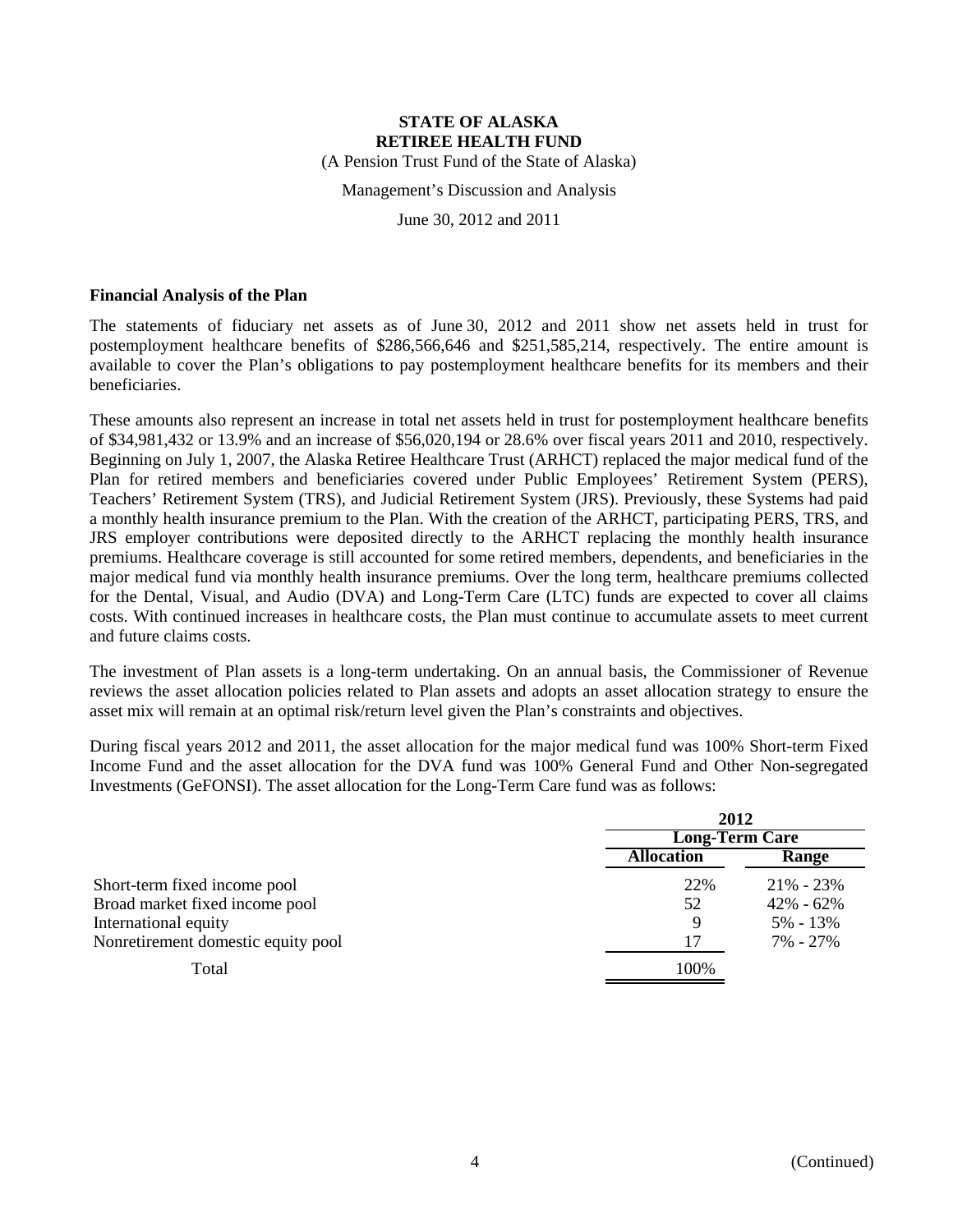(A Pension Trust Fund of the State of Alaska)

## Management's Discussion and Analysis

June 30, 2012 and 2011

|                                    | 2011                  |               |  |
|------------------------------------|-----------------------|---------------|--|
|                                    | <b>Long-Term Care</b> |               |  |
|                                    | <b>Allocation</b>     | Range         |  |
| Short-term fixed income pool       | 11%                   | $8\% - 14\%$  |  |
| Broad market fixed income pool     | 35                    | $30\% - 40\%$ |  |
| Intermediate fixed income pool     | 27                    | $22\% - 32\%$ |  |
| International equity               | 9                     | $4\% - 14\%$  |  |
| Nonretirement domestic equity pool | 18                    | $8\% - 28\%$  |  |
| Total                              | 100%                  |               |  |

#### **Premium Calculations**

The overall objective of the Plan is to have sufficient funds to meet claim costs. The premiums are recommended each year by the Division of Retirement and Benefits' (Division) benefit consultant with the governing body's concurrence and the Administrator's approval. Premiums are based on a calendar year. The benefit consultant reviews the historical claims experience and administrative costs and uses that data to estimate trends to develop recommended premiums for the next calendar year.

#### **Healthcare Premiums and Investment Income**

The additions required to fund postemployment healthcare benefits are accumulated through a combination of health premiums, prescription drug rebates, and net investment income.

|                                    |     | <b>Additions</b> |            |                     |               |            |  |
|------------------------------------|-----|------------------|------------|---------------------|---------------|------------|--|
|                                    |     |                  |            | Increase (decrease) |               |            |  |
|                                    |     | 2012             | 2011       | Amount              | Percentage    | 2010       |  |
| Employer health insurance premiums | \$. | 1,517,260        | 1,479,396  | 37,864              | 2.6%          | 1,410,804  |  |
| Member health insurance premiums   |     | 58,625,722       | 52,669,568 | 5,956,154           | 11.3          | 48,571,193 |  |
| Medicare retiree drug subsidy      |     | 81.361           | 97.449     | (16,088)            | (16.5)        | 58,586     |  |
| Early retiree reinsurance program  |     | 159,646          |            | 159.646             | 100.0         |            |  |
| Other                              |     | 4.932            | 1.172      | 3.760               | 320.8         | 27,790     |  |
| Net investment income              |     | 10,404,104       | 42,360,329 | (31, 956, 225)      | (75.4)        | 19,925,906 |  |
| Total                              |     | 70,793,025       | 96,607,914 | (25,814,889)        | $(26.7)\%$ \$ | 69,994,279 |  |

System paid medical premiums were \$1,200 per month per eligible retiree for calendar year 2012 and was \$1,075 per month per eligible retiree for calendar year 2011 and was \$1,068 per month per eligible retiree for calendar year 2010.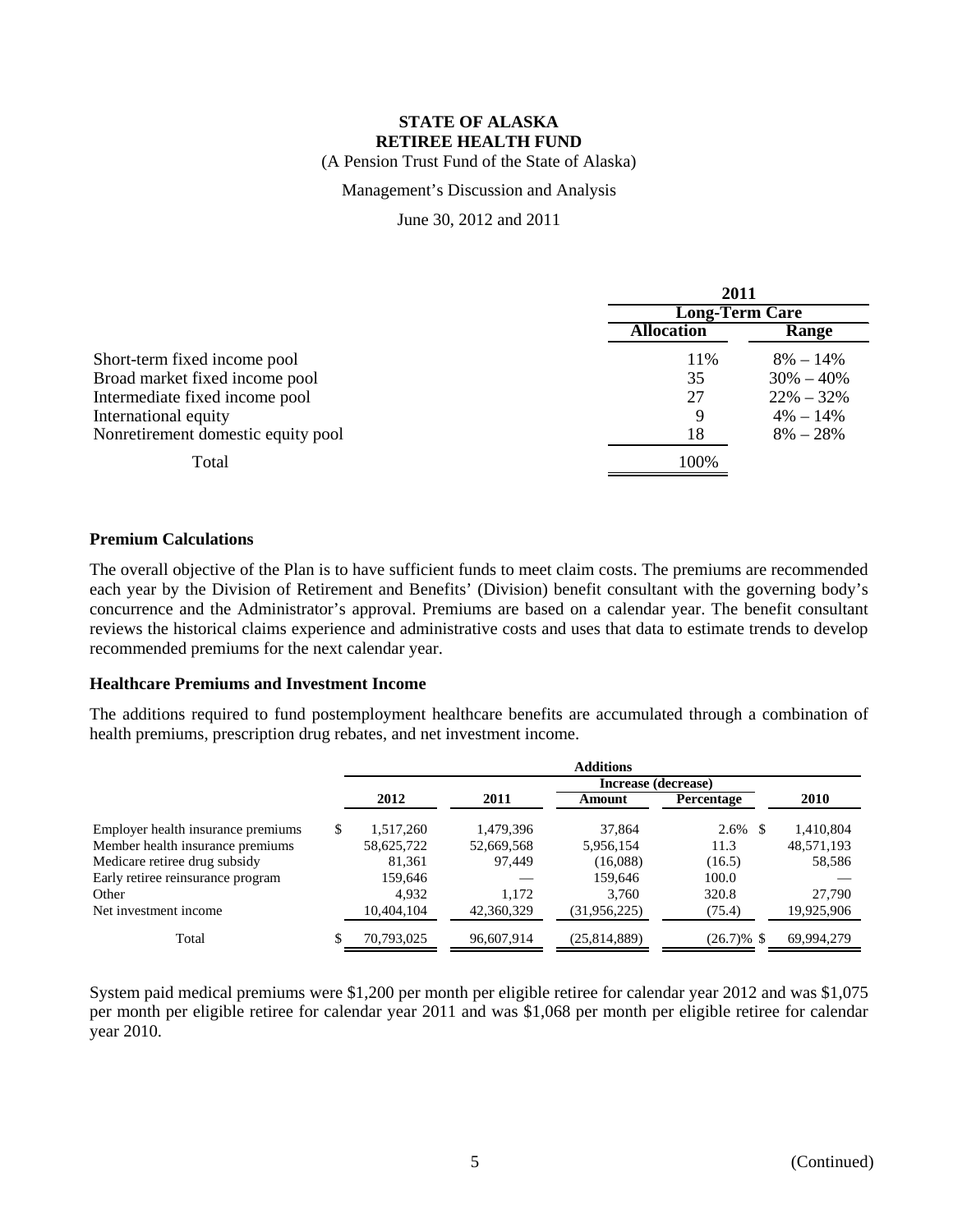(A Pension Trust Fund of the State of Alaska)

Management's Discussion and Analysis

June 30, 2012 and 2011

Other income primarily comprises reimbursements for retiree prescription medication. The Plan was approved for participation in the Medicare Part D retiree drug subsidy (RDS) program starting in calendar year 2006. One of the provisions of Medicare Part D provides sponsors of pension healthcare plans the opportunity to receive a payment, the retiree drug subsidy (RDS), if the sponsor's plan provides a prescription drug benefit that is actuarially equivalent to the Medicare Part D benefit. The RDS is equal to 28% of the amount of eligible prescription drug benefit costs of retirees who are eligible for, but not enrolled in, Medicare Part D, by virtue of continuing to be covered by the sponsor's plan.

The System's net investment income in FY 2012 decreased by \$31,956,225 or 75.4% from amounts recorded in fiscal year 2011 and net investment income in FY 2011 increased by \$22,434,423 or 112.6% from amounts recorded in fiscal year 2010. During FY 2012 and FY 2011, the System experienced positive returns on investments.

For fiscal years 2012 and 2011, the Retiree Health Fund Medical Plan investments generated 0.41% and 0.48%, respectively, rate of return. The Retiree Health Fund Medical Plan annualized rate of return was 0.69% over the last three years and 1.19% over the last five years. For fiscal years 2012 and 2011, the Retiree Health Fund LTC Plan investments generated 3.97% and 21.77% rate of return, respectively. The Retiree Health Fund LTC Plan annualized rate of return was 12.51% over the last three years and 2.69% over the last five years. The Retiree Health Fund DVA Plan is invested in the GeFONSI. The GeFONSI is an investment pool managed by the State of Alaska Treasury Division in the Department of Revenue. For fiscal years 2012 and 2011, the GeFONSI investments generated 1.52% and 1.72% rate of return, respectively. The GeFONSI annualized rate or return was 2.21% over the last three years and 3.33% over the last five years.

#### **Benefits and Deductions**

The primary deduction of the Plan is the payment of postemployment healthcare benefits. These benefit costs and the cost of administering the Plan comprises the costs of operation.

|                                       | <b>Deductions</b>       |                           |                        |                       |                         |  |  |
|---------------------------------------|-------------------------|---------------------------|------------------------|-----------------------|-------------------------|--|--|
|                                       |                         |                           | Increase (decrease)    |                       |                         |  |  |
|                                       | 2012                    | 2011                      | Amount                 | Percentage            | 2010                    |  |  |
| Healthcare benefits<br>Administrative | 34,389,584<br>1,422,009 | 39, 307, 350<br>1,280,370 | (4,917,766)<br>141,639 | $(12.5)\%$ \$<br>11.1 | 38,686,919<br>1,314,443 |  |  |
| Total                                 | 35,811,593              | 40,587,720                | (4,776,127)            | $(11.8)\%$ \$         | 40,001,362              |  |  |

Benefit expense decreased by \$4,917,766 or 12.5% and increased by \$620,431 or 1.6% from fiscal years 2011 and 2010, respectively. The Plan's benefit consultants continue to identify and develop premiums necessary to cover claims costs.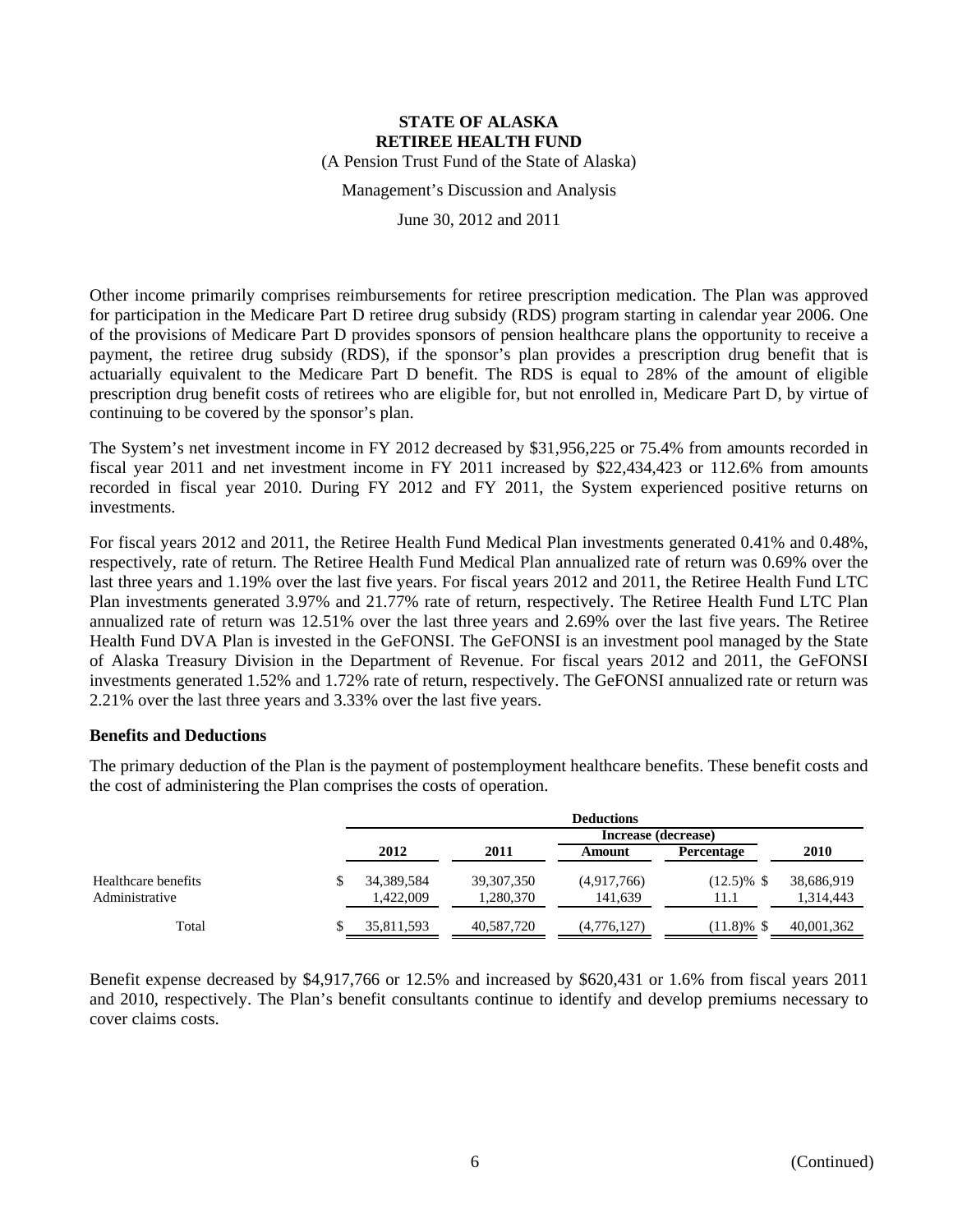(A Pension Trust Fund of the State of Alaska)

Management's Discussion and Analysis

June 30, 2012 and 2011

#### **Funding**

Postemployment healthcare benefits are funded by premiums received from the remaining participating retirement systems and plan members as well as from income earned on Plan investments. Healthcare premiums are recommended each year by the Division's consultant with the governing body's concurrence and the Administrator's approval.

#### **Economic Conditions, Market Environment, and Results**

The overall objective of the Plan is to have sufficient funds to meet current and future claim costs. The premiums for the major medical and DVA plans are calculated each year based on the anticipated claims and administrative costs for the following year. The benefit consultant reviews the historical claims experience and administrative costs and uses that data to estimate trends to develop premiums. The amount of reserves is considered when setting the premiums. The premiums for the LTC plan have been developed to provide future benefits for the retirees, much like an annuity. The LTC plan will accumulate large reserves to pay future benefits.

#### **Requests for Information**

This financial report is designed to provide a general overview of the Plan's financial condition for all those with interest in the Plan's finances. Questions concerning any of the information provided in this report or requests for additional financial information should be addressed to:

State of Alaska Retiree Health Fund Division of Retirement and Benefits, Accounting Section P.O. Box 110203 Juneau, Alaska 99811-0203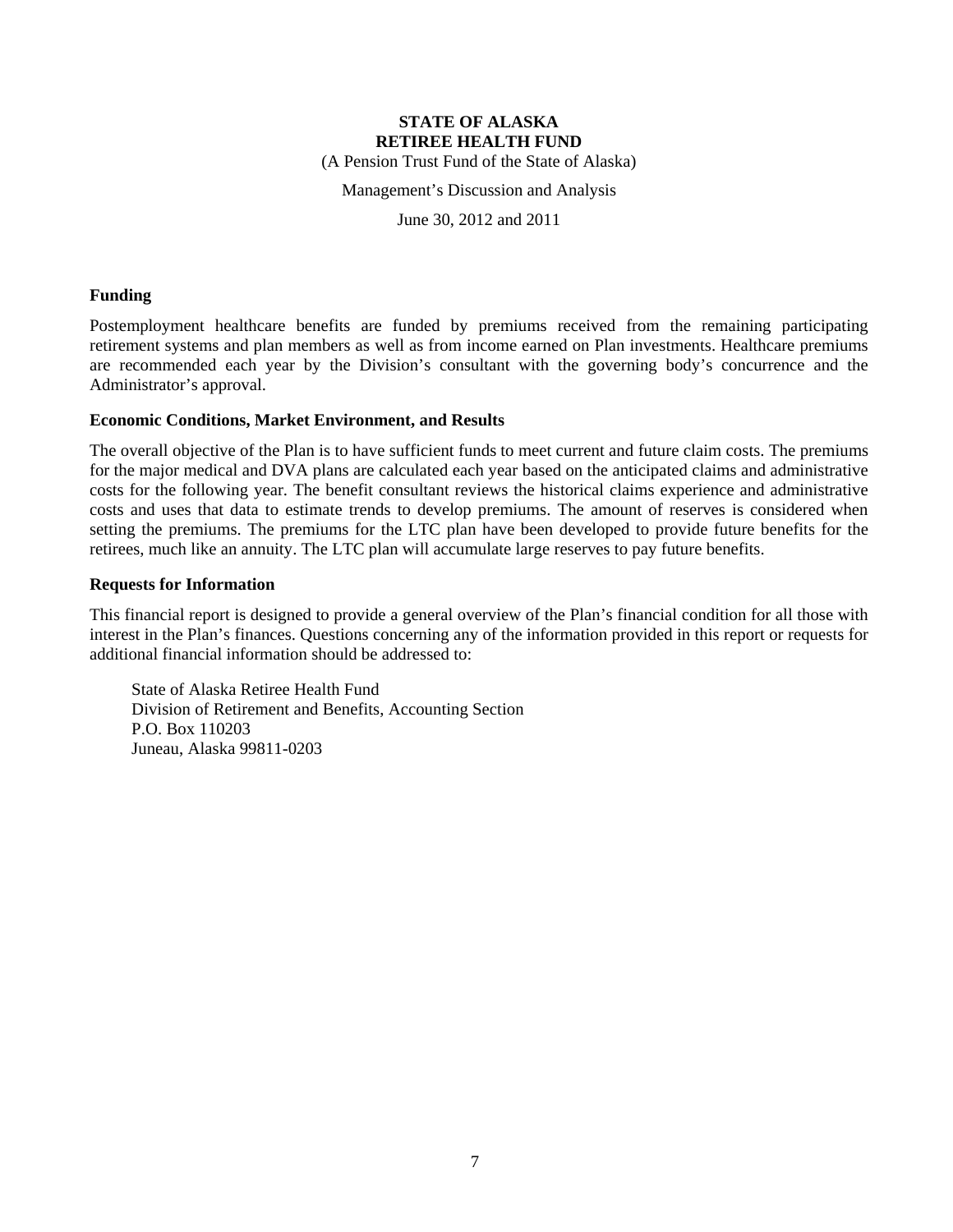(A Pension Trust Fund of the State of Alaska)

#### Statements of Fiduciary Net Assets

#### June 30, 2012 and 2011

|                                                                                                                                                                                             |    | 2012                                 |                                    |                                                        |                                                        | 2011                       |                                |                                                      |                                                      |
|---------------------------------------------------------------------------------------------------------------------------------------------------------------------------------------------|----|--------------------------------------|------------------------------------|--------------------------------------------------------|--------------------------------------------------------|----------------------------|--------------------------------|------------------------------------------------------|------------------------------------------------------|
|                                                                                                                                                                                             |    | <b>Major</b><br>medical              | Dental, visual<br>and audio        | Long-term<br>care                                      | <b>Total</b>                                           | <b>Major</b><br>medical    | Dental, visual<br>and audio    | Long-term<br>care                                    | <b>Total</b>                                         |
| Assets:<br>Cash and cash equivalents (note 3):<br>Investment in State of Alaska General Fund<br>and other nonsegregated investments pool                                                    | S  |                                      | 18,433,457                         |                                                        | 18,433,457                                             |                            | 15,894,741                     |                                                      | 15.894.741                                           |
| Short-term fixed income pool                                                                                                                                                                |    | 12,532,851                           |                                    | 60,193,962                                             | 72,726,813                                             | 11,617,849                 |                                | 31,747,070                                           | 43,364,919                                           |
| Total cash and cash equivalents                                                                                                                                                             |    | 12,532,851                           | 18,433,457                         | 60,193,962                                             | 91,160,270                                             | 11,617,849                 | 15,894,741                     | 31,747,070                                           | 59,259,660                                           |
| Investments (notes 3 and 4):<br>Broad market fixed income pool<br>Intermediate-term fixed income pool<br>Domestic equity pool<br>International equity pool<br>International equity pool-SOA |    |                                      | $\overline{\phantom{0}}$<br>$\sim$ | 145, 141, 415<br>47.056.911<br>6,574,886<br>13,713,482 | 145, 141, 415<br>47.056.911<br>6,574,886<br>13,713,482 |                            | $\sim$                         | 86,000,717<br>64.728.105<br>41.687.248<br>22,444,914 | 86,000,717<br>64,728,105<br>41,687,248<br>22,444,914 |
| Total investments                                                                                                                                                                           |    |                                      |                                    | 212,486,694                                            | 212,486,694                                            |                            |                                | 214,860,984                                          | 214,860,984                                          |
| Other:<br>Premiums receivable<br>Interest and dividends receivable<br>Other receivables<br>Other assets                                                                                     |    | 93,808<br>4.845<br>132,058<br>33,879 | 41,620<br>338,569                  | 62,397<br>22,855<br>46.917                             | 197,825<br>27,700<br>132,058<br>419,365                | 168,804<br>1,211<br>32,346 | 35,094<br>281.717              | 60,832<br>2,379<br>37,392                            | 264,730<br>3,590<br>351,455                          |
| Total other                                                                                                                                                                                 |    | 264,590                              | 380,189                            | 132,169                                                | 776,948                                                | 202,361                    | 316,811                        | 100,603                                              | 619,775                                              |
| Total assets                                                                                                                                                                                |    | 12,797,441                           | 18,813,646                         | 272,812,825                                            | 304,423,912                                            | 11,820,210                 | 16,211,552                     | 246,708,657                                          | 274,740,419                                          |
| Liabilities:<br>Claims payable (note 5)<br>Accrued expenses<br>Due to State of Alaska General Fund                                                                                          |    | 165,000<br>18,981<br>$\qquad \qquad$ | 2,976,000<br>87.254<br>536,012     | 14,037,000<br>27,339<br>9,680                          | 17,178,000<br>133,574<br>545,692                       | 151,000<br>13,585<br>2,034 | 3,543,000<br>79,454<br>339,591 | 18,993,000<br>25,928<br>7,613                        | 22,687,000<br>118.967<br>349,238                     |
| <b>Total liabilities</b>                                                                                                                                                                    |    | 183,981                              | 3,599,266                          | 14,074,019                                             | 17,857,266                                             | 166,619                    | 3,962,045                      | 19,026,541                                           | 23,155,205                                           |
| Total net assets held in trust<br>for postemployment<br>healthcare benefits                                                                                                                 | \$ | 12,613,460                           | 15.214.380                         | 258,738,806                                            | 286,566,646                                            | 11,653,591                 | 12,249,507                     | 227.682.116                                          | 251.585.214                                          |

See accompanying notes to financial statements.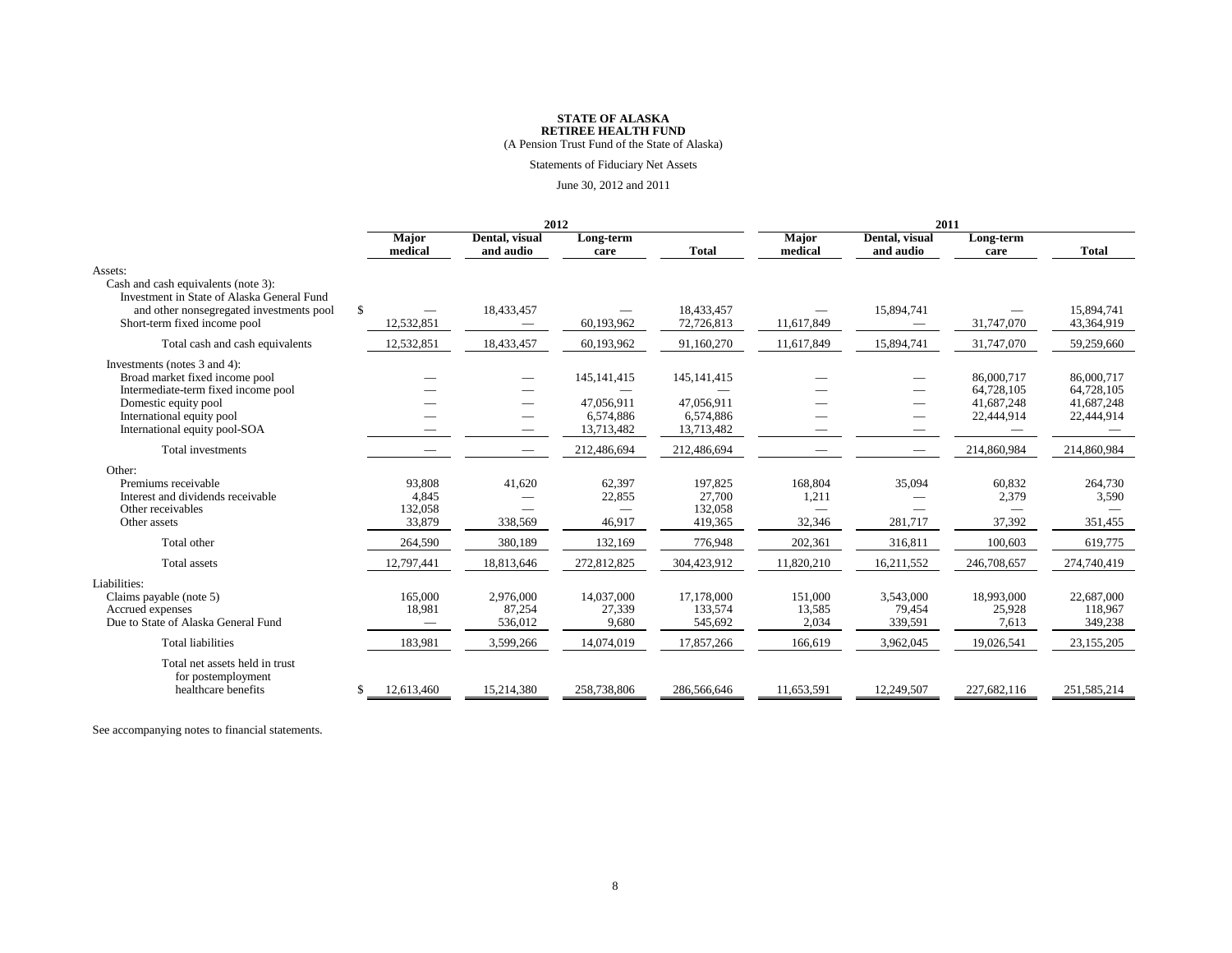(A Pension Trust Fund of the State of Alaska)

#### Statements of Changes in Fiduciary Net Assets

#### Years ended June 30, 2012 and 2011

|                                                                        |   | 2012                    |                             |                                     |                                     | 2011                    |                             |                                      |                                      |
|------------------------------------------------------------------------|---|-------------------------|-----------------------------|-------------------------------------|-------------------------------------|-------------------------|-----------------------------|--------------------------------------|--------------------------------------|
|                                                                        |   | <b>Major</b><br>medical | Dental, visual<br>and audio | Long-term<br>care                   | <b>Total</b>                        | <b>Major</b><br>medical | Dental, visual<br>and audio | Long-term<br>care                    | <b>Total</b>                         |
| Additions:<br>Contributions:                                           |   |                         |                             |                                     |                                     |                         |                             |                                      |                                      |
| Employer health insurance premiums<br>Member health insurance premiums | S | 1,517,260<br>1,216,213  | 35,115,892                  | 22,293,617                          | 1.517.260<br>58,625,722             | 1.479.396<br>1,206,295  | 30,672,814                  | 20,790,459                           | 1.479.396<br>52,669,568              |
| Total contributions                                                    |   | 2,733,473               | 35,115,892                  | 22,293,617                          | 60,142,982                          | 2,685,691               | 30,672,814                  | 20,790,459                           | 54,148,964                           |
| Medicare retiree drug subsidy (note 6)                                 |   | 81,361                  |                             |                                     | 81,361                              | 97,449                  |                             |                                      | 97,449                               |
| Early retiree reinsurance program (note 7)                             |   | 159,646                 |                             |                                     | 159,646                             |                         |                             |                                      |                                      |
| Investment income:<br>Net appreciation                                 |   |                         |                             |                                     |                                     |                         |                             |                                      |                                      |
| in fair value<br>Interest<br>Dividends                                 |   | 50,092                  | 238,913                     | 4.830.185<br>4,336,897<br>1,006,890 | 4.830.185<br>4,625,902<br>1,006,890 | 78,570                  | 249,010                     | 37,150,407<br>2,614,668<br>2,344,163 | 37.150.407<br>2,942,248<br>2,344,163 |
| Total investment income                                                |   | 50,092                  | 238,913                     | 10,173,972                          | 10,462,977                          | 78,570                  | 249,010                     | 42,109,238                           | 42,436,818                           |
| Less investment expense                                                |   | 3,623                   |                             | 55,250                              | 58,873                              | 4,936                   |                             | 71,553                               | 76,489                               |
| Net investment income                                                  |   | 46,469                  | 238,913                     | 10,118,722                          | 10,404,104                          | 73,634                  | 249,010                     | 42,037,685                           | 42,360,329                           |
| Other income                                                           |   | 164                     | 4,655                       | 113                                 | 4,932                               | 43                      | 960                         | 169                                  | 1.172                                |
| Total additions                                                        |   | 3,021,113               | 35,359,460                  | 32,412,452                          | 70,793,025                          | 2,856,817               | 30,922,784                  | 62,828,313                           | 96,607,914                           |
| Deductions:<br>Benefits (note 5)<br>Administrative                     |   | 1,884,809<br>176,435    | 31,380,348<br>1,014,239     | 1,124,427<br>231,335                | 34,389,584<br>1,422,009             | 2,042,481<br>146,512    | 30,498,683<br>926,398       | 6,766,186<br>207,460                 | 39,307,350<br>1,280,370              |
| Total deductions                                                       |   | 2,061,244               | 32,394,587                  | 1,355,762                           | 35,811,593                          | 2,188,993               | 31,425,081                  | 6,973,646                            | 40,587,720                           |
| Net change in fiduciary net assets                                     |   | 959,869                 | 2,964,873                   | 31,056,690                          | 34,981,432                          | 667,824                 | (502, 297)                  | 55,854,667                           | 56,020,194                           |
| Net assets held in trust for postemployment<br>healthcare benefits:    |   |                         |                             |                                     |                                     |                         |                             |                                      |                                      |
| Net assets, beginning of year                                          |   | 11,653,591              | 12,249,507                  | 227,682,116                         | 251,585,214                         | 10,985,767              | 12,751,804                  | 171,827,449                          | 195,565,020                          |
| Net assets, end of year                                                |   | 12,613,460              | 15,214,380                  | 258,738,806                         | 286,566,646                         | 11,653,591              | 12,249,507                  | 227,682,116                          | 251,585,214                          |

See accompanying notes to financial statements.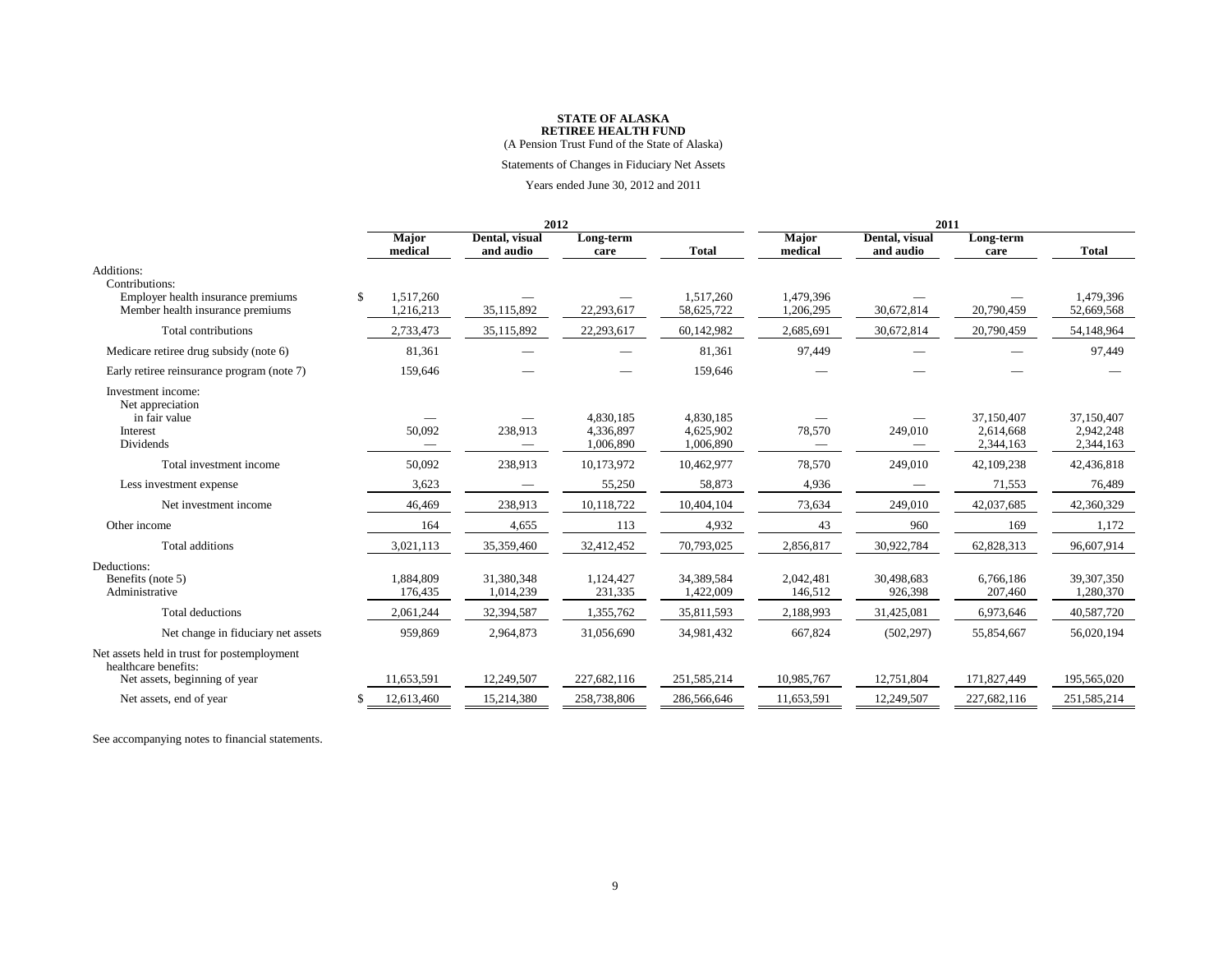(A Pension Trust Fund of the State of Alaska)

Notes to Financial Statements

June 30, 2012 and 2011

#### **(1) Description**

The following brief description of the State of Alaska Retiree Health Fund (the Plan), a pension trust fund of the State of Alaska (the State), is provided for general information purposes only. Participants should refer to the Retiree Group Insurance Information Booklet for more complete information.

#### *General*

The Plan was established to provide self-insured healthcare benefits to retirees of the Public Employees' Retirement System, Teachers' Retirement System, Judicial Retirement System, and Elected Public Officers Retirement System (collectively referred to as the Retirement Systems) beginning July 1, 1997. The Plan is a pension trust fund of the State financial reporting entity and is included as such in the State's comprehensive annual financial report. As of June 30, 2012 and 2011, there were approximately 36,400 and 35,300 retirees, respectively, excluding dependents, covered by the Plan.

Prior to July 1, 1997, healthcare benefits for retirees were fully insured through the payment of premiums to an insurance company.

#### *Benefits*

The Plan offers major medical, voluntary dental, visual, and audio (DVA) and voluntary long-term care (LTC) benefits to eligible benefit recipients of the Retirement Systems and their dependents.

### *Medical*

The Plan provides medical benefits to qualified benefit recipients of the Retirement Systems. The State pays the medical premiums for benefit recipients of the Elected Public Officers Retirement System, for benefit recipients of the Marine Engineers Beneficial Association who retired from the State after July 1, 1986 and for benefit recipients of the NorthWest Marine Trust who retired from the State before July 1, 1984. The following benefit recipients must elect coverage and pay a premium:

- Benefit recipients of the Public Employees' Retirement System (PERS) first hired under the PERS on or after July 1, 1986, who are under age 60, are not receiving a disability benefit, and had less than 25 years of peace officer/firefighter service or less than 30 years of other service.
- Benefit recipients of the Teachers' Retirement System (TRS) first hired under the TRS on or after July 1, 1990, who are under age 60, are not receiving a disability benefit, and had less than 25 years of service.
- Benefit recipients of the PERS first hired under the PERS on or after July 1, 1996, who are age 60 or older and do not have at least 10 years of credited service.
- Alternate payees under a Qualified Domestic Relations Order (QDRO).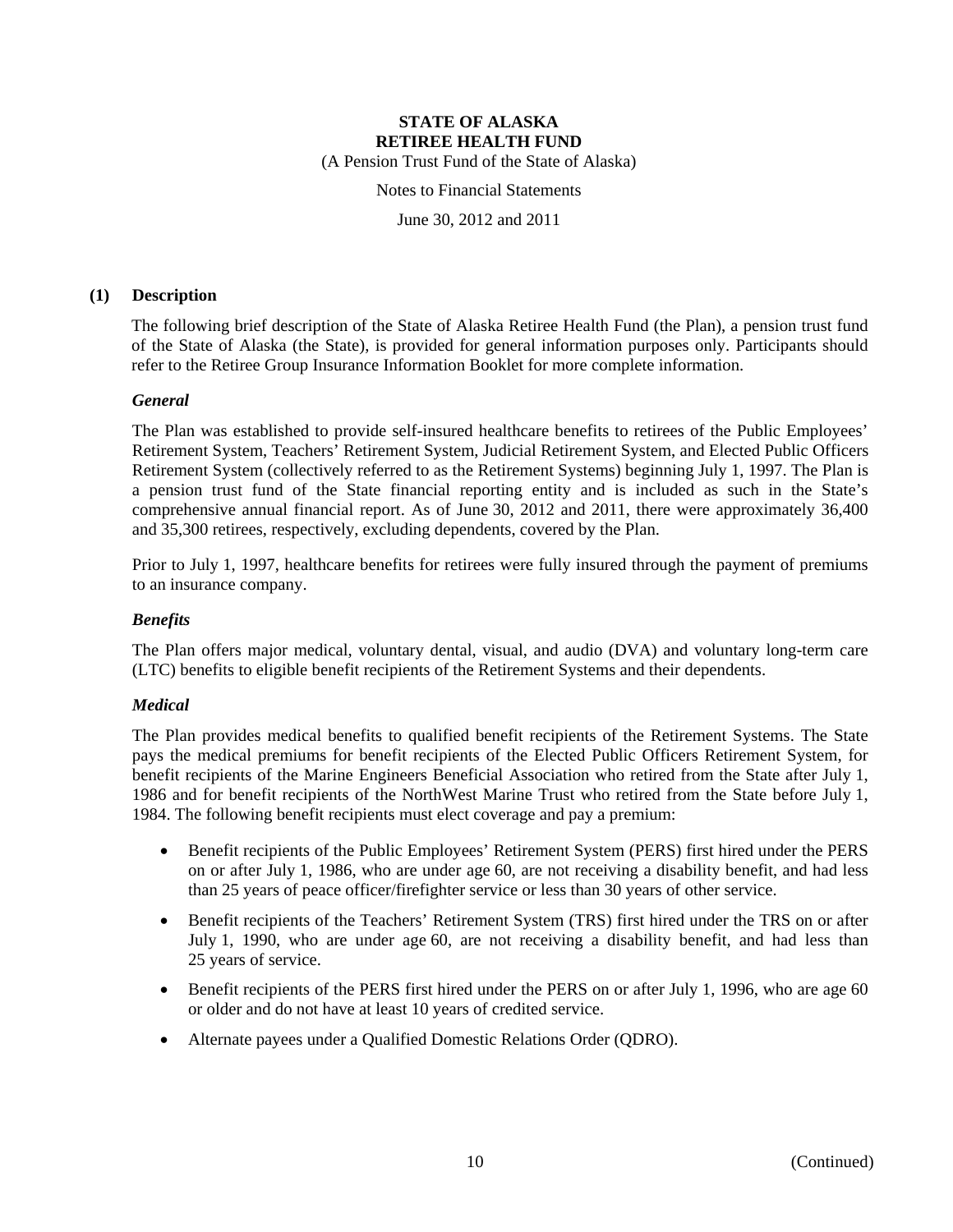(A Pension Trust Fund of the State of Alaska)

Notes to Financial Statements

June 30, 2012 and 2011

#### **(1) Description (cont.)**

Beginning July 1, 2007, the Alaska Retiree Healthcare Trust (ARHCT), a healthcare trust fund of the State, was established. The ARHCT is self-funded and provides major medical coverage to retirees of the Plan. The Plan retains the risk of loss of allowable claims for eligible members. The ARHCT began paying member healthcare claims on March 1, 2008. Prior to that, healthcare claims were paid for by the Plan.

#### *Voluntary DVA and LTC*

Individuals receiving benefits from one of the Retirement Systems, excluding alternate payees under a QDRO, may elect coverage for themselves and their eligible dependents. If coverage is elected, the premiums are paid by deductions from retirement checks.

#### **(2) Summary of Significant Accounting Policies**

#### *Basis of Accounting*

The Plan's financial statements are prepared using the economic resources measurement focus and the accrual basis of accounting. Premiums are recognized in the period in which they are due. Benefits are recognized when due and payable.

#### *Use of Estimates*

The preparation of financial statements in conformity with U.S. generally accepted accounting principles requires management to make estimates and assumptions that affect the reported amounts of assets and liabilities and disclosure of contingent assets and liabilities at the date of the financial statements and the reported amounts of additions and deductions during the reporting period. Actual results could differ from those estimates.

#### *Investments*

The Department of Revenue, Treasury Division (Treasury) has created a pooled environment by which it manages the investments the Commissioner has fiduciary responsibility for. Actual investing is performed by investment officers in the State's Department of Revenue, Treasury Division, or by contracted external investment managers. The Fund invests in the State's internally managed General Fund and Other Nonsegregated Investments (GeFONSI), Short-term Fixed Income Pools and Broad Market Fixed Income Pools. GeFONSI consists of investments in the Short-term Fixed Income Pool, the Short-term Liquidity Fixed Income Pool and the Intermediate-term Fixed Income Pool. The complete financial activity of the funds is shown in the Comprehensive Annual Financial Report available from the Division of Finance in the Department of Administration.

#### *Valuation and Income Allocation*

Assets in the pools are reported at fair value. Investment purchases and sales are recorded on a trade-date basis. Securities are valued each business day using prices obtained from a pricing service.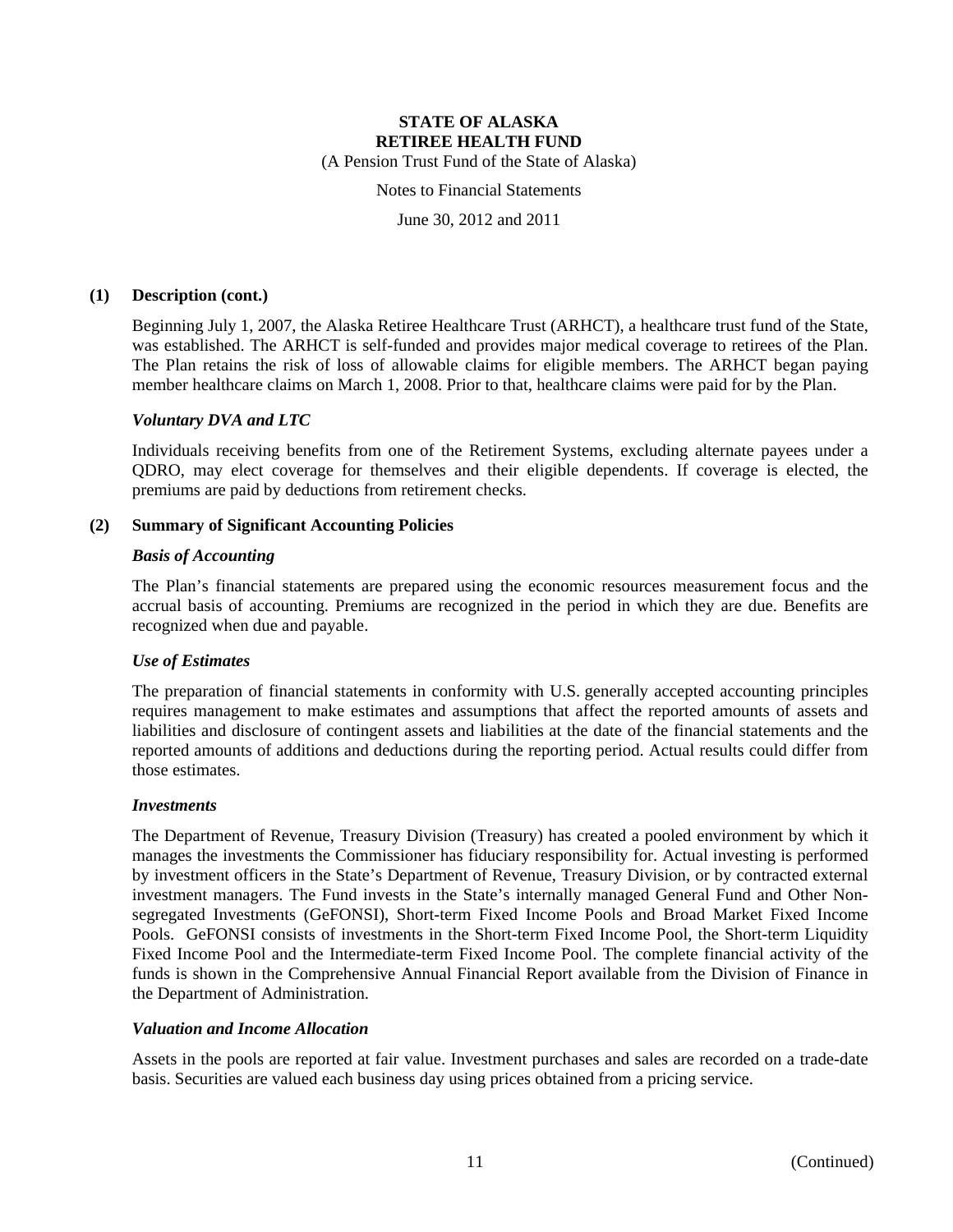(A Pension Trust Fund of the State of Alaska)

Notes to Financial Statements

June 30, 2012 and 2011

#### **(2) Summary of Significant Accounting Policies (cont.)**

The accrual basis of accounting is used for investment income and GeFONSI investment income is distributed to pool participants monthly if prescribed by statute or if appropriated by state legislature. Income in the Short-Term, Short-Term Liquidity, Intermediate-Term, and Broad Market Fixed Income Pools as well as the International Equity Pool is allocated to pool participants daily on a pro rata basis. Domestic Equity income is credited and allocated in accordance with the participants pro rata share of the fund when received.

#### *Federal Income Tax Status*

The Plan is a qualified plan under Section 401(a) of the Internal Revenue Code and exempt from federal income taxes under Section 501(a).

#### *Administration*

The Plan is administered by the State's Division of Retirement and Benefits (DRB). DRB utilizes the services of a claims administrator, Health Smart, to process all medical, dental, and prescription drug claims.

### *Funding*

The Plan is self-insured for all benefits. The Plan's funding policy provides for the collection of premiums from the retirement systems administered by the Division of Retirement and Benefits as well as from benefit recipients, as applicable. Premium amounts are actuarially determined on an annual basis and adjusted as necessary. The retirement systems retain the risk of loss of allowable claims.

### *Due to State of Alaska General Fund*

Due to the State of Alaska General Fund represents reimbursements to be made by the Plan to other funds for net payments made by other funds on behalf of the Plan.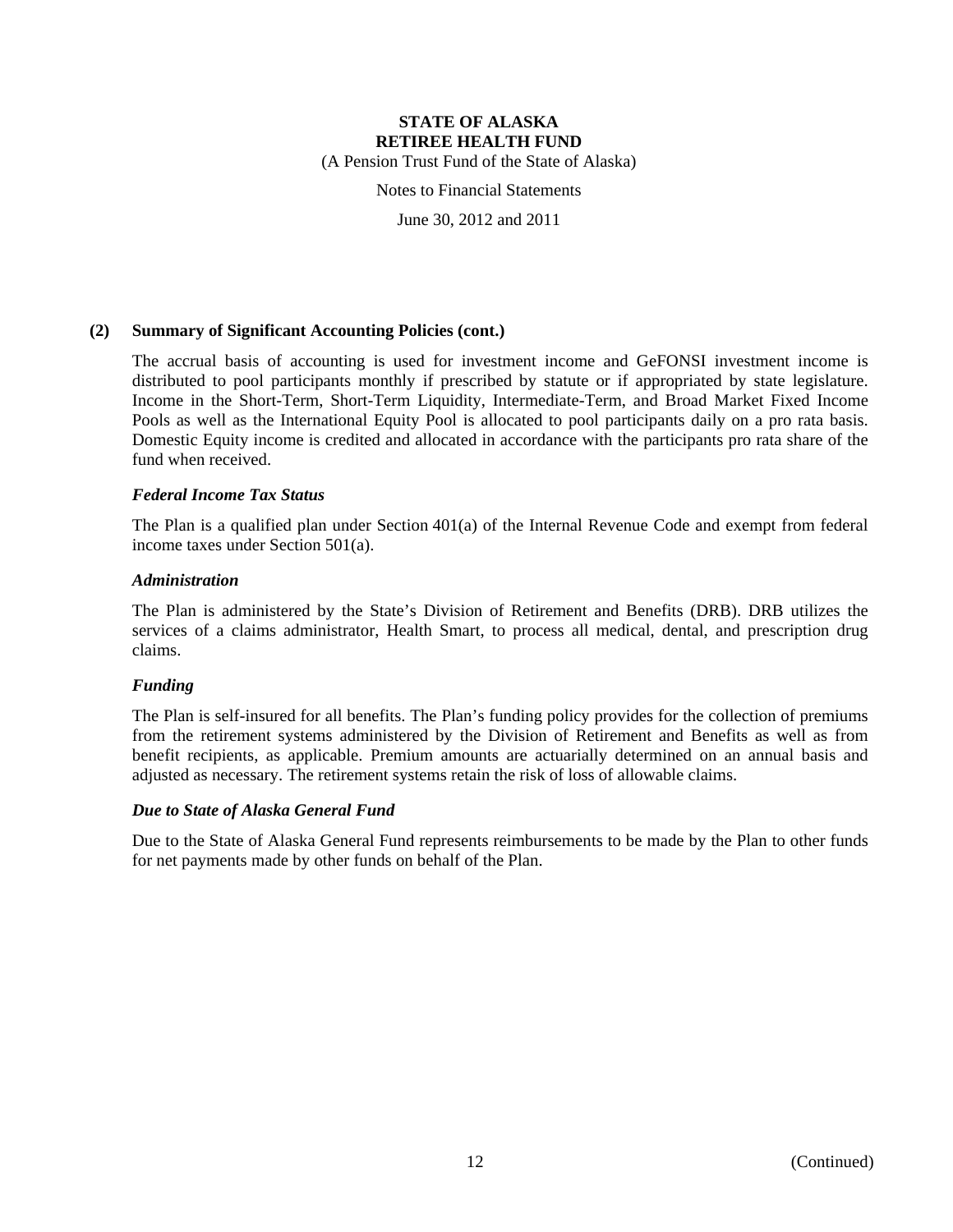(A Pension Trust Fund of the State of Alaska)

Notes to Financial Statements

June 30, 2012 and 2011

## **(3) Deposit and Investment Risk**

At June 30, 2012, the fund's share of pool investments was as follows:

|                                                               |                                   |                         | <b>Fixed income pools</b>   |                              |              |                |
|---------------------------------------------------------------|-----------------------------------|-------------------------|-----------------------------|------------------------------|--------------|----------------|
| <b>Investment type</b>                                        | <b>Short-term</b><br><b>Fixed</b> | Short-term<br>Liquidity | Intermediate-<br>term Fixed | <b>Broad market</b>          | <b>Other</b> | <b>Total</b>   |
| \$<br>Commercial paper                                        | 3,285,656                         |                         | 4,785                       | 186,474                      |              | 3,476,915      |
| Corporate bonds                                               | 8,789,236                         |                         | 1,222,505                   | 28,759,649                   |              | 38,771,390     |
| Deposits                                                      | 385,823                           |                         |                             |                              |              | 385,823        |
| Mortgage-backed                                               | 819,034                           |                         | 299,249                     | 49,921,852                   |              | 51,040,135     |
| Other asset-backed                                            | 34,025,878                        |                         | 32,880                      | 3,827,462                    |              | 37,886,220     |
| U.S. government agency                                        | 1,156,947                         |                         | 391,337                     | 5,706,159                    |              | 7,254,443      |
| <b>U.S. Treasury Bills</b>                                    | 51,022,785                        | 1,251,675               | 651,890                     | 1,639,934                    |              | 54,566,284     |
| U.S. Treasury bonds                                           |                                   |                         |                             | 7,972,735                    |              | 7,972,735      |
| U.S. Treasury notes                                           |                                   |                         | 5,396,186                   | 30,859,415                   |              | 36,255,601     |
| U.S. Treasury strip                                           |                                   |                         | 4,810                       |                              |              | 4,810          |
| Yankees:                                                      |                                   |                         |                             |                              |              |                |
| Government                                                    | 2,022,224                         |                         |                             | 6,769,775                    |              | 8,791,999      |
| Corporate                                                     |                                   |                         | 49,184                      | 3,032,438                    |              | 3,081,622      |
| Domestic equity                                               |                                   |                         |                             |                              | 47,056,911   | 47,056,911     |
| International equity                                          |                                   |                         |                             |                              | 20,288,368   | 20,288,368     |
| Total invested assets                                         | 101,507,583                       | 1,251,675               | 8,052,826                   | 138,675,893                  | 67, 345, 279 | 316,833,256    |
| Pool related net assets (liabilities)<br>Other pool ownership | (2,725,608)<br>(16,891,325)       | 205                     | (7, 384)                    | (10, 425, 805)<br>16,891,325 |              | (13, 158, 592) |
| Net invested assets<br>\$                                     | 81,890,650                        | 1,251,880               | 8,045,442                   | 145, 141, 413                | 67, 345, 279 | 303,674,664    |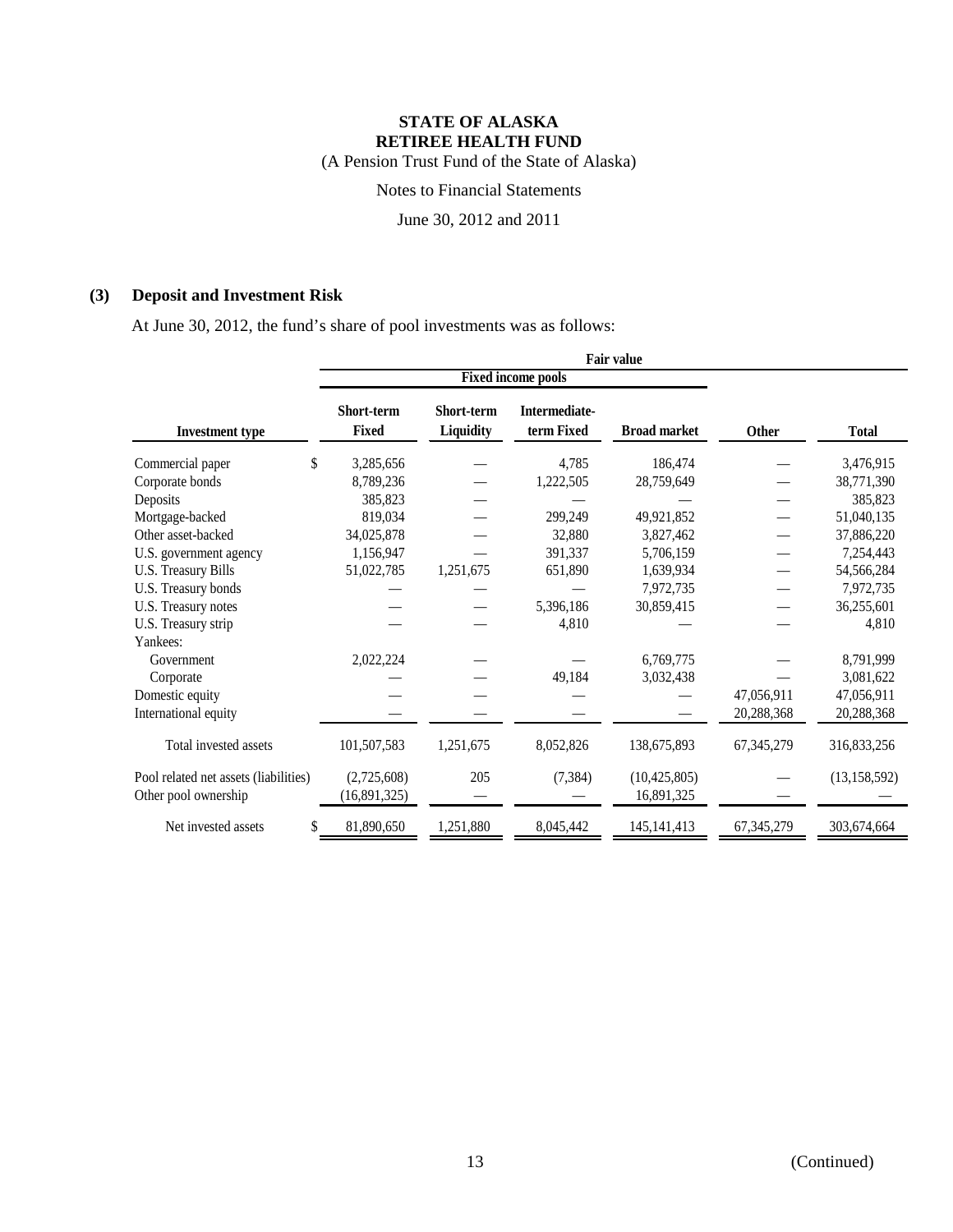(A Pension Trust Fund of the State of Alaska)

Notes to Financial Statements

June 30, 2012 and 2011

#### **(3) Deposit and Investment Risk (cont.)**

At June 30, 2011, the Plan had the following investments:

|                                       |                   |                           | <b>Fair value</b> |              |               |
|---------------------------------------|-------------------|---------------------------|-------------------|--------------|---------------|
|                                       |                   | <b>Fixed income pools</b> |                   |              |               |
|                                       |                   | <b>Intermediate-</b>      | <b>Broad</b>      |              |               |
| <b>Investment type</b>                | <b>Short-term</b> | term                      | market            | Other        | <b>Total</b>  |
| Commercial paper<br>\$                | 5,337,870         | 226,210                   |                   |              | 5,564,080     |
| Corporate bonds                       | 23,611,587        | 11,556,564                | 17,538,902        |              | 52,707,053    |
| Mortgage-backed                       | 1,096,204         | 2,285,657                 | 31,207,839        |              | 34,589,700    |
| Other asset-backed                    | 23,689,655        | 1,074,065                 | 2,276,777         |              | 27,040,497    |
| Overnight sweep account (LMCS)        | 636,927           |                           |                   |              | 636,927       |
| U.S. government agency                | 1,317,347         | 3,016,980                 | 3,150,085         |              | 7,484,412     |
| U.S. government agency discount       |                   |                           |                   |              |               |
| note                                  | 1,952,084         |                           | 778,740           |              | 2,730,824     |
| U.S. Treasury Bills                   | 11,160,380        |                           |                   |              | 11,160,380    |
| U.S. Treasury bonds                   |                   |                           | 1,968,525         |              | 1,968,525     |
| U.S. Treasury notes                   |                   | 45,134,096                | 24,324,432        |              | 69,458,528    |
| U.S. Treasury strip                   |                   | 41,320                    |                   |              | 41,320        |
| Yankees:                              |                   |                           |                   |              |               |
| Corporate                             | 466,130           | 1,913,813                 | 4,162,467         |              | 6,542,410     |
| Government                            |                   | 511,360                   | 856,066           |              | 1,367,426     |
| Domestic equity                       |                   |                           |                   | 41,687,248   | 41,687,248    |
| International equity                  |                   |                           |                   | 22,444,914   | 22,444,914    |
| Total invested assets                 | 69,268,184        | 65,760,065                | 86,263,833        | 64, 132, 162 | 285,424,244   |
| Pool related net assets (liabilities) | 36,224            | 1,139,748                 | (12, 475, 982)    |              | (11,300,010)  |
| Other pool ownership                  | (17, 327, 381)    | 5,114,515                 | 12,212,866        |              |               |
| Net invested assets<br>\$.            | 51,977,027        | 72,014,328                | 86,000,717        | 64,132,162   | 274, 124, 234 |

### **Interest Rate Risk**

Interest rate risk is the risk that changes in interest rates will adversely affect the fair value of an investment.

#### **Short-Term Fixed Income Pool**

As a means of limiting its exposure to fair value losses arising from increasing interest rates, Treasury's investment policy limits individual fixed-rate securities to fourteen months to maturity or fourteen months expected average life upon purchase. Floating rate securities are limited to three years to maturity or three years expected average life upon purchase. Treasury utilizes the actual maturity date for commercial paper and twelve-month prepay speeds for other securities. At June 30, 2012, the expected average life of individual fixed-rate securities ranged from one day to one year and the expected average life of floating rate securities ranged from eight days to fourteen years.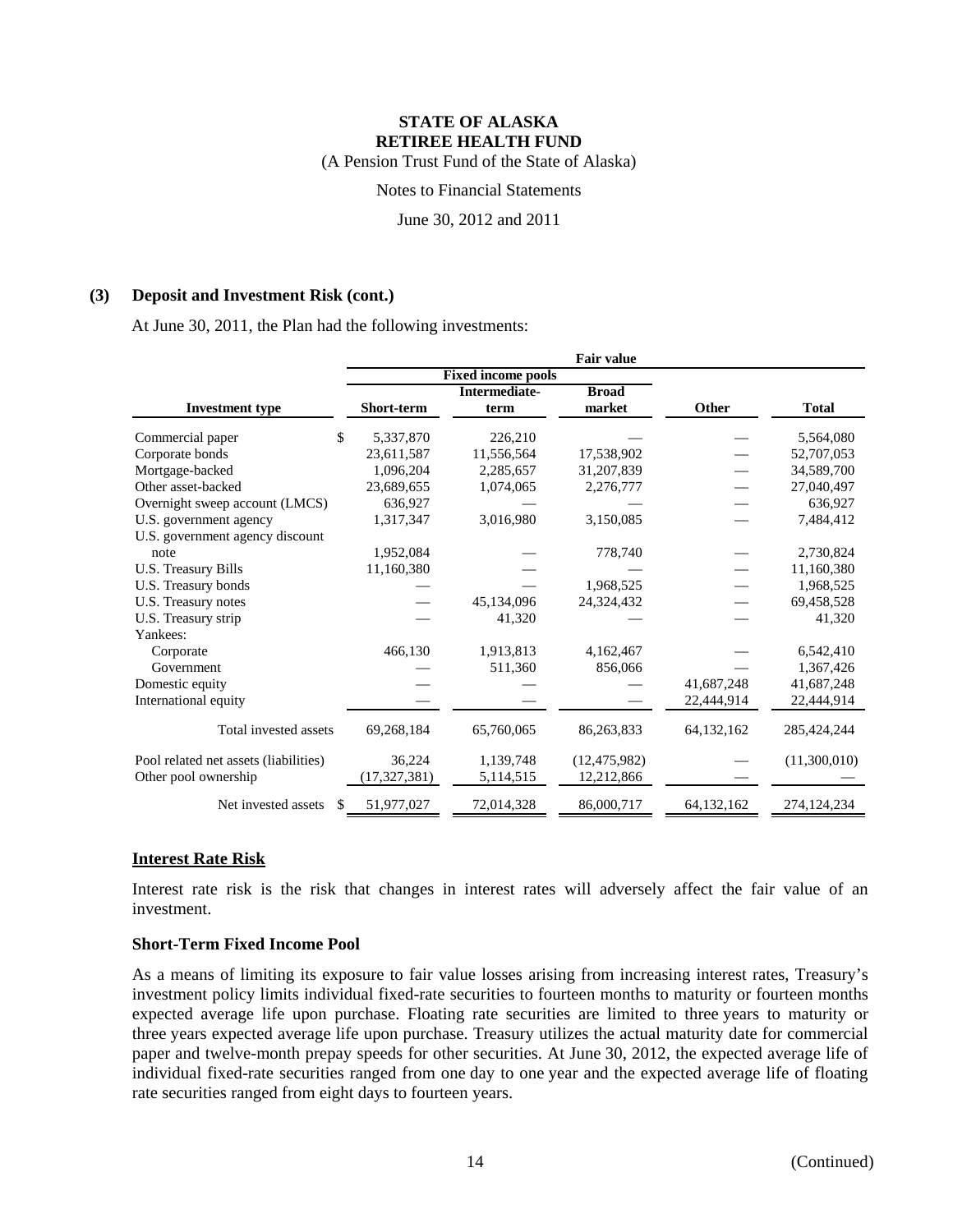(A Pension Trust Fund of the State of Alaska)

Notes to Financial Statements

June 30, 2012 and 2011

#### **(3) Deposit and Investment Risk (cont.)**

#### **Short-Term Liquidity Fixed Income Pool**

Treasury's investment policy limits individual fixed rate securities to six months to maturity. These constraints apply to trade date, except for securities bought at new issue, for which settlement date applies. At June 30, 2012, the expected average life of fixed rate securities ranged from 163 to 170 days.

#### **Intermediate and Broad Market Fixed Income Pools**

Duration is a measure of interest rate risk. It measures a security's sensitivity to a 100-basis point change in interest rates. The duration of a pool is the average fair value weighted duration of each security in the pool taking into account all related cash flows.

Treasury uses industry-standard analytical software developed by The Yield Book Inc. to calculate effective duration. The software takes into account various possible future interest rates, historical and estimated prepayment rates, call options, and other variable cash flows for purposes of the effective duration calculation.

Through its investment policy, Treasury manages its exposure to fair value losses arising from increasing interest rates by limiting effective duration of the Intermediate-Term Fixed Income Pool and the Broad Market Fixed Income Pool to the following:

Intermediate-Term Fixed Income Pool  $- \pm 20\%$  of the Merrill Lynch 1-5 year Government Bond Index. The effective duration for the Merrill Lynch 1-5 year Government Bond Index at June 30, 2012, was 2.66 years.

Broad Market Fixed Income Pool  $-\pm 20\%$  of the Barclays Capital U.S. Aggregate Bond Index. The effective duration for the Barclays Capital U.S. Aggregate Bond Index at June 30, 2012, was 5.07 years.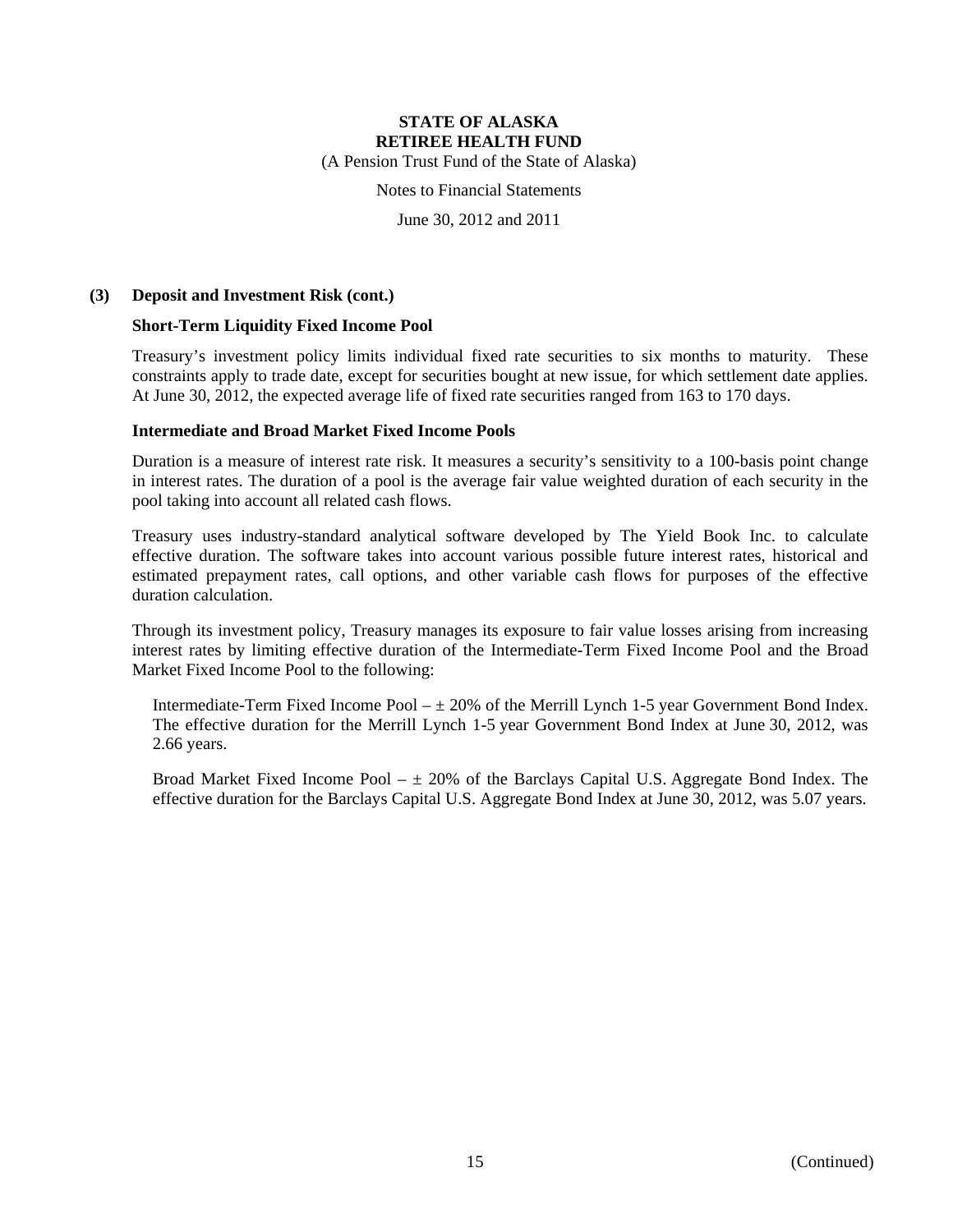(A Pension Trust Fund of the State of Alaska)

Notes to Financial Statements

June 30, 2012 and 2011

#### **(4) Deposit and Investment Risk (cont.)**

At June 30, 2012, the effective duration by investment type was as follows:

|                                     |                                            | <b>Effective duration (in years)</b>        |  |  |
|-------------------------------------|--------------------------------------------|---------------------------------------------|--|--|
|                                     | Intermediate-<br>term fixed<br>income pool | <b>Broad market</b><br>fixed<br>income pool |  |  |
| Cash Equivalent                     | 0.26                                       | 0.26                                        |  |  |
| Corporate bonds                     | 1.62                                       | 6.93                                        |  |  |
| Mortgage-backed                     | 1.28                                       | 1.70                                        |  |  |
| Other asset-backed                  | 2.43                                       | 1.89                                        |  |  |
| U.S. government agency              | 1.24                                       | 5.40                                        |  |  |
| U.S. Treasury bill                  | 0.30                                       | 0.43                                        |  |  |
| U.S. Treasury bonds                 |                                            | 15.53                                       |  |  |
| U.S. Treasury notes                 | 2.78                                       | 5.23                                        |  |  |
| U.S. Treasury strip                 | 5.26                                       |                                             |  |  |
| Yankees:                            |                                            |                                             |  |  |
| Corporate                           | 2.63                                       | 4.20                                        |  |  |
| Government                          | 1.72                                       | 7.30                                        |  |  |
| <b>Portfolio effective duration</b> | 2.23                                       | 4.28                                        |  |  |

### **Credit Risk**

Credit risk is the risk that an issuer or other counter party to an investment will not fulfill its obligations.

Treasury's investment policy has the following limitations with regard to credit risk:

Short-term Fixed Income Pool investments are limited to instruments with a long-term credit rating of at least A3 or equivalent and instruments with a short-term credit rating of at least P-1 or equivalent. Commercial paper must be rated at least P-1 by Moody's and A-1 by Standard and Poor's. Asset-backed and non-agency mortgage securities must be rated A3 or equivalent. The A3 rating is defined as the median rating of the following three rating agencies: Standard & Poor's Corporation, Moody's and Fitch. Asset-backed and nonagency mortgage securities may be purchased if only rated by one of these agencies if they are rated AAA.

Short-term Liquidity Pool investments are limited to U.S. Treasury obligations or other U.S. Government securities issued in full faith or guaranteed by agencies and instrumentalities of the U.S. Government, obligations of foreign governments, sovereign states, supranational entities, and their instrumentalities denominated in U.S. dollars, and the State's internally-managed Short-term Fixed Income Pool.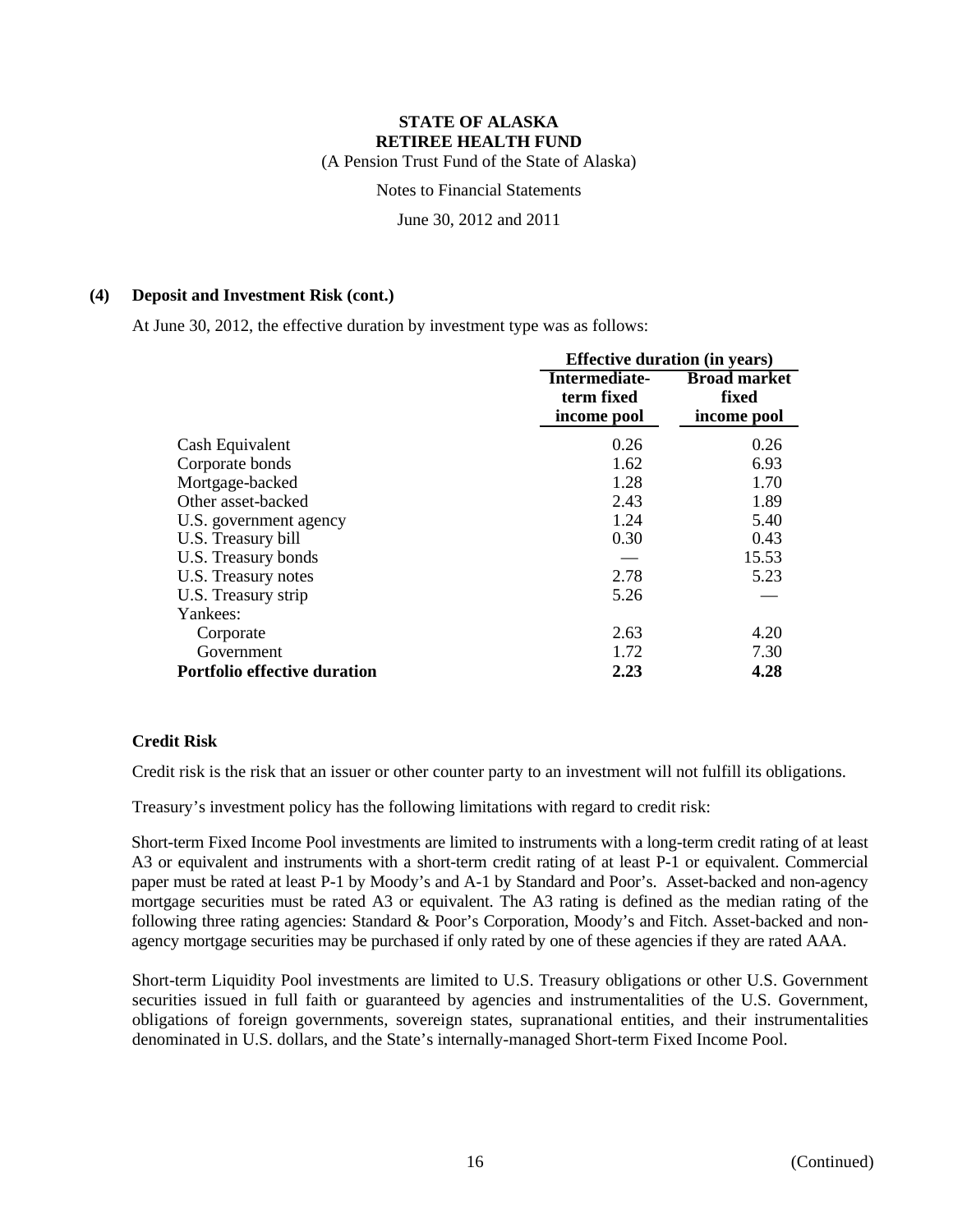(A Pension Trust Fund of the State of Alaska)

Notes to Financial Statements

June 30, 2012 and 2011

#### **(3) Deposit and Investment Risk (cont.)**

Intermediate-term and Broad Market Fixed Income Pool investments are limited to securities with a longterm credit rating of at least Baa3 or equivalent and securities with a short-term credit rating of at least P-1 or equivalent. Asset-backed and non-agency mortgage securities must be rated investment grade. The investment grade rating is defined as the median rating of the following three rating agencies: Standard & Poor's Corporation, Moody's and Fitch. Asset-backed and non-agency mortgage securities may be purchased if only rated by one of these agencies if they are rated AAA.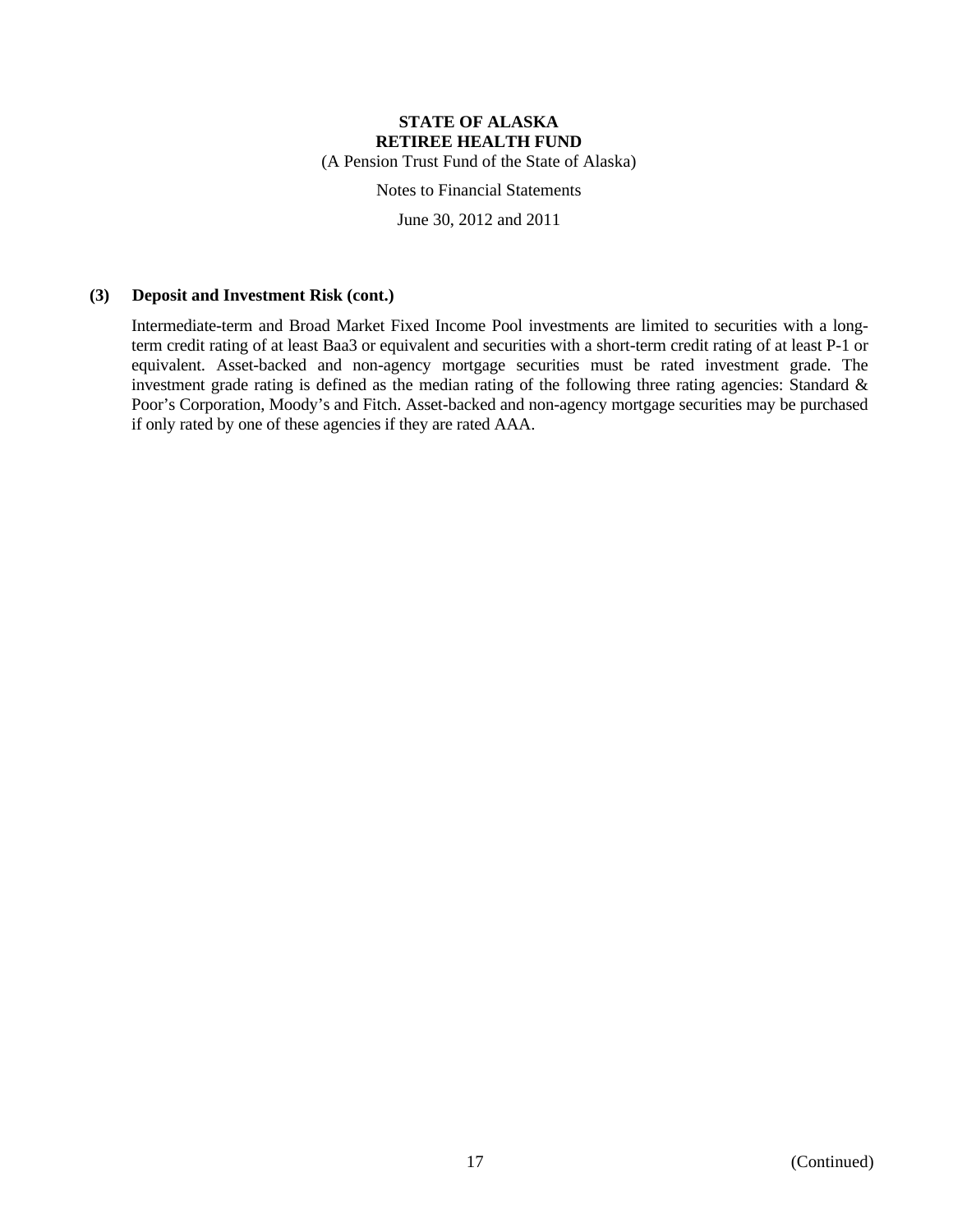(A Pension Trust Fund of the State of Alaska)

## Notes to Financial Statements

June 30, 2012 and 2011

#### **(3) Deposit and Investment Risk (cont.)**

At June 30, 2012, the State's internally managed pools consisted of investments with credit quality ratings issued by nationally recognized statistical rating organizations as follows (using Standard and Poor's Corporation rating scale):

| <b>Investement Type</b>    | Rating           | <b>Short-term Fixed</b><br><b>Income Pool</b> |      | Short-term<br>Liquidity<br><b>Fixed Income</b><br>Pool |      | Intermediate-<br>term Fixed<br><b>Income Pool</b> |      | <b>Broad Market</b><br><b>Fixed Income</b><br>Pool |      |
|----------------------------|------------------|-----------------------------------------------|------|--------------------------------------------------------|------|---------------------------------------------------|------|----------------------------------------------------|------|
| Commercial Paper           | Not Rated        | 3.33                                          | $\%$ | $\overline{\phantom{0}}$                               | $\%$ | 0.06                                              | $\%$ | 0.12                                               | $\%$ |
| Corporate Bond             | <b>AAA</b>       | $\overline{\phantom{m}}$                      |      |                                                        |      | 0.66                                              |      | 0.65                                               |      |
| Corporate Bond             | AA               | 4.94                                          |      |                                                        |      | 7.54                                              |      | 3.03                                               |      |
| Corporate Bond             | $\mathbf{A}$     | 3.60                                          |      |                                                        |      | 3.52                                              |      | 10.01                                              |      |
| Corporate Bond             | <b>BBB</b>       |                                               |      |                                                        |      | 1.21                                              |      | 4.91                                               |      |
| Corporate Bond             | <b>BB</b>        |                                               |      |                                                        |      |                                                   |      | 0.20                                               |      |
| Corporate Bonds            | <b>Not Rated</b> | 0.35                                          |      |                                                        |      | 0.06                                              |      | 0.13                                               |      |
| Government Agency          | AA               | 1.17                                          |      |                                                        |      | 4.75                                              |      | 0.33                                               |      |
| Government Agency          | $\mathbf{A}$     |                                               |      |                                                        |      | 0.06                                              |      |                                                    |      |
| Mortgage-backed            | <b>AAA</b>       | 0.46                                          |      |                                                        |      | 1.73                                              |      | 3.05                                               |      |
| Mortgage-backed            | AA               |                                               |      |                                                        |      | 1.27                                              |      | 26.94                                              |      |
| Mortgage-backed            | $\mathbf{A}$     |                                               |      |                                                        |      | $\qquad \qquad$                                   |      | 0.78                                               |      |
| Mortgage-backed            | <b>BBB</b>       |                                               |      |                                                        |      | $\frac{1}{2}$                                     |      | 0.04                                               |      |
| Mortgage-backed            | <b>CCC</b>       |                                               |      |                                                        |      | 0.02                                              |      | $\frac{1}{2}$                                      |      |
| Mortgage-backed            | Not Rated        | 0.37                                          |      |                                                        |      | 0.61                                              |      | 2.81                                               |      |
| Other Asset-backed         | <b>AAA</b>       | 26.15                                         |      |                                                        |      | 0.27                                              |      | 1.65                                               |      |
| Other Asset-backed         | AA               | 1.90                                          |      |                                                        |      |                                                   |      |                                                    |      |
| Other Asset-backed         | $\mathbf{A}$     | 0.08                                          |      |                                                        |      |                                                   |      |                                                    |      |
| Other Asset-backed         | <b>CCC</b>       |                                               |      |                                                        |      |                                                   |      | 0.03                                               |      |
| Other Asset-backed         | Not Rated        | 6.30                                          |      |                                                        |      | 0.13                                              |      | 0.11                                               |      |
| Other Pool Ownership       | Not Rated        |                                               |      | 0.11                                                   |      | 2.42                                              |      | 11.12                                              |      |
| U.S. Treasury Bill         | AA               | 51.67                                         |      | 99.87                                                  |      | 7.91                                              |      | 1.08                                               |      |
| U.S. Treasury Bond         | AA               |                                               |      |                                                        |      |                                                   |      | 5.25                                               |      |
| <b>U.S. Treasury Notes</b> | <b>AAA</b>       |                                               |      |                                                        |      | 65.44                                             |      | 20.32                                              |      |
| U.S. Treasury Strip        | <b>AAA</b>       |                                               |      |                                                        |      | 0.06                                              |      |                                                    |      |
| Yankees:                   |                  |                                               |      |                                                        |      |                                                   |      |                                                    |      |
| Corporate                  | <b>AAA</b>       |                                               |      |                                                        |      | 0.50                                              |      | 0.81                                               |      |
| Corporate                  | AA               | 1.42                                          |      |                                                        |      | 0.66                                              |      | 1.21                                               |      |
| Corporate                  | $\mathbf{A}$     | 0.62                                          |      |                                                        |      | 0.30                                              |      | 1.33                                               |      |
| Corporate                  | <b>BBB</b>       |                                               |      |                                                        |      | 0.32                                              |      | 1.10                                               |      |
| Government                 | AA               |                                               |      |                                                        |      | 0.54                                              |      | 0.64                                               |      |
| Government                 | $\mathbf{A}$     |                                               |      |                                                        |      | 0.01                                              |      | 0.15                                               |      |
| Government                 | <b>BBB</b>       |                                               |      |                                                        |      |                                                   |      | 0.32                                               |      |
| Government                 | <b>Not Rated</b> |                                               |      |                                                        |      | 0.04                                              |      | 2.07                                               |      |
|                            | No Exposure      | (2.36)                                        |      | 0.02                                                   |      | (0.09)                                            |      | (0.19)                                             |      |
|                            |                  | 100.00                                        | $\%$ | 100.00                                                 | $\%$ | 100.00                                            | $\%$ | 100.00                                             | $\%$ |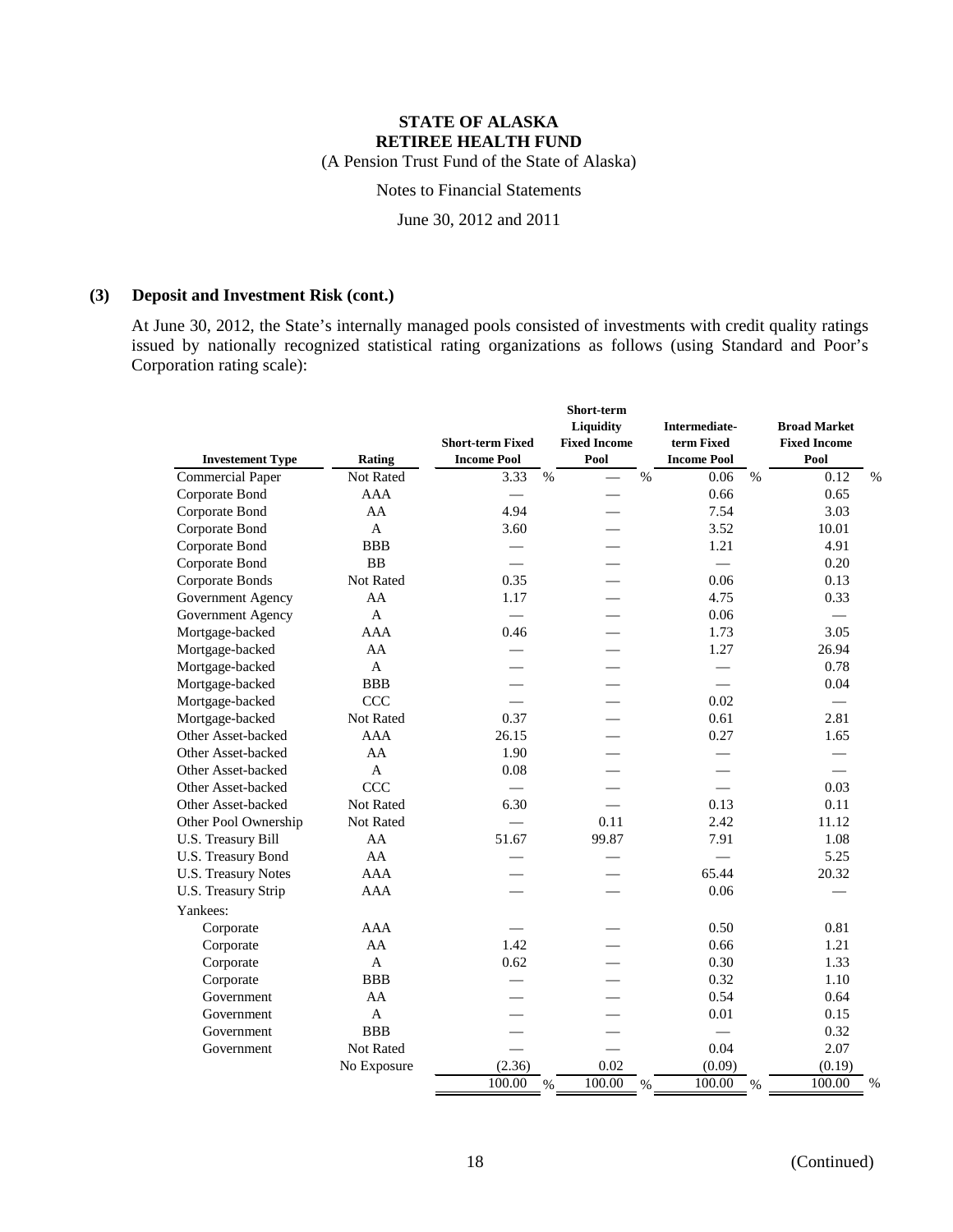(A Pension Trust Fund of the State of Alaska)

Notes to Financial Statements

June 30, 2012 and 2011

#### **(3) Deposit and Investment Risk (cont.)**

#### *Foreign Currency Risk*

The Commissioner of Revenue formally adopts asset allocation policies for the Plan at the beginning of each fiscal year, which places policy limitations on the amount of international securities the Plan is allowed to hold. The following policy was in place during fiscal year 2012 and invested assets included the following holdings at June 30, 2012, for the Plan's investment in the International Equity Pool:

|                                               | <b>Policy</b> | Actual |
|-----------------------------------------------|---------------|--------|
| Retiree Health Insurance Fund, Long Term Care | $9\% \pm 4\%$ | 7.44%  |

At June 30, 2012, the Plan had exposure to foreign currency risk as follows (in thousands):

| <b>Currency</b>                     |    | <b>Fair value</b> |  |  |
|-------------------------------------|----|-------------------|--|--|
| Deposits:                           |    |                   |  |  |
| Euro Currency                       | \$ | 5,832             |  |  |
| Japanese Yen                        |    | 9,495             |  |  |
|                                     |    | 15,327            |  |  |
| Investments - International equity: |    |                   |  |  |
| Australian Dollar                   |    | 873,545           |  |  |
| Canadian Dollar                     |    | 319,687           |  |  |
| Danish Krone                        |    | 147,692           |  |  |
| Euro Currency                       |    | 4,043,429         |  |  |
| Japanese Yen                        |    | 2,054,911         |  |  |
| New Zealand Dollar                  |    | 116,042           |  |  |
| Pound Sterling                      |    | 3,489,938         |  |  |
| Swedish Krona                       |    | 529,184           |  |  |
| <b>Swiss Franc</b>                  |    | 485,102           |  |  |
|                                     |    | 12,059,530        |  |  |
| Total                               | S  | 12,074,857        |  |  |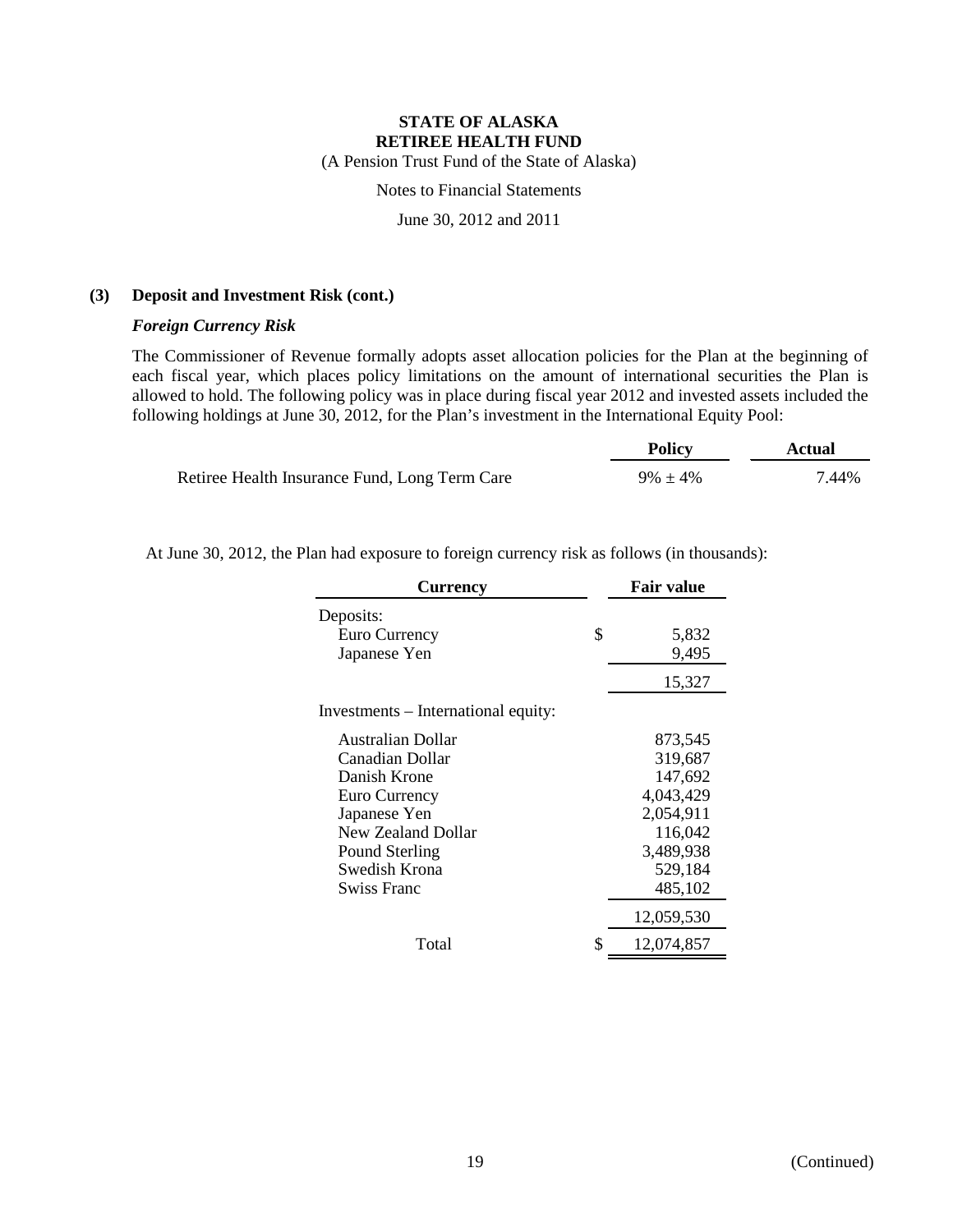(A Pension Trust Fund of the State of Alaska)

Notes to Financial Statements

June 30, 2012 and 2011

### **(3) Deposit and Investment Risk (cont.)**

#### *Concentration of Credit Risk*

Treasury's policy with regard to concentration of credit risk is to prohibit the purchase of more than five percent of a pool's holdings in corporate bonds of any one company or affiliated group.

At June 30, 2012, the fund did not have more than 5% of their investments in any one company or affiliated group.

#### **(4) Foreign Exchange, Foreign Exchange Contracts, Off-Balance-Sheet Risk, and Derivative Exposure**

The Commissioner is exposed to credit risk on investment derivative instruments that are in asset positions. The Commissioner has no policy of requiring collateral or other security to support derivative instruments subject to credit risk. Additionally, the Commissioner has no policy regarding entering into netting arrangements when it enters into derivative instrument transactions with a counterparty, nor does the Commissioner have a policy for contingencies. The International Equity Pool investment includes the following income from derivative investments at June 30, 2012:

|                    | Changes in fair value |         | Fair value at June 30, 2012 |                          |                 |  |  |
|--------------------|-----------------------|---------|-----------------------------|--------------------------|-----------------|--|--|
|                    | Classification        | Amount  | <b>Classification</b>       | Amount                   | <b>Notional</b> |  |  |
| <b>FX</b> Forwards | Investment Revenue \$ | (3.917) | Long-Term Instruments \$    | $\overline{\phantom{a}}$ |                 |  |  |

Additionally, the International Equity Pool had the following income from foreign currency transactions:

Net realized gain on foreign currency  $$ 156,298$ 

The International Equity Pool includes foreign currency forward contracts to buy and sell specified amounts of foreign currencies at specified rates on specified future dates for the purpose of hedging existing security positions. The counterparties to the foreign currency forward contracts consist of a diversified group of financial institutions. Credit risk exposure exists to the extent of nonperformance by these counterparties; however, the risk of default is considered to be remote. The market risk is limited to the difference between contractual rates and forward rates at the balance sheet date. At June 30, 2012, the International Equity Pool had no outstanding contracts.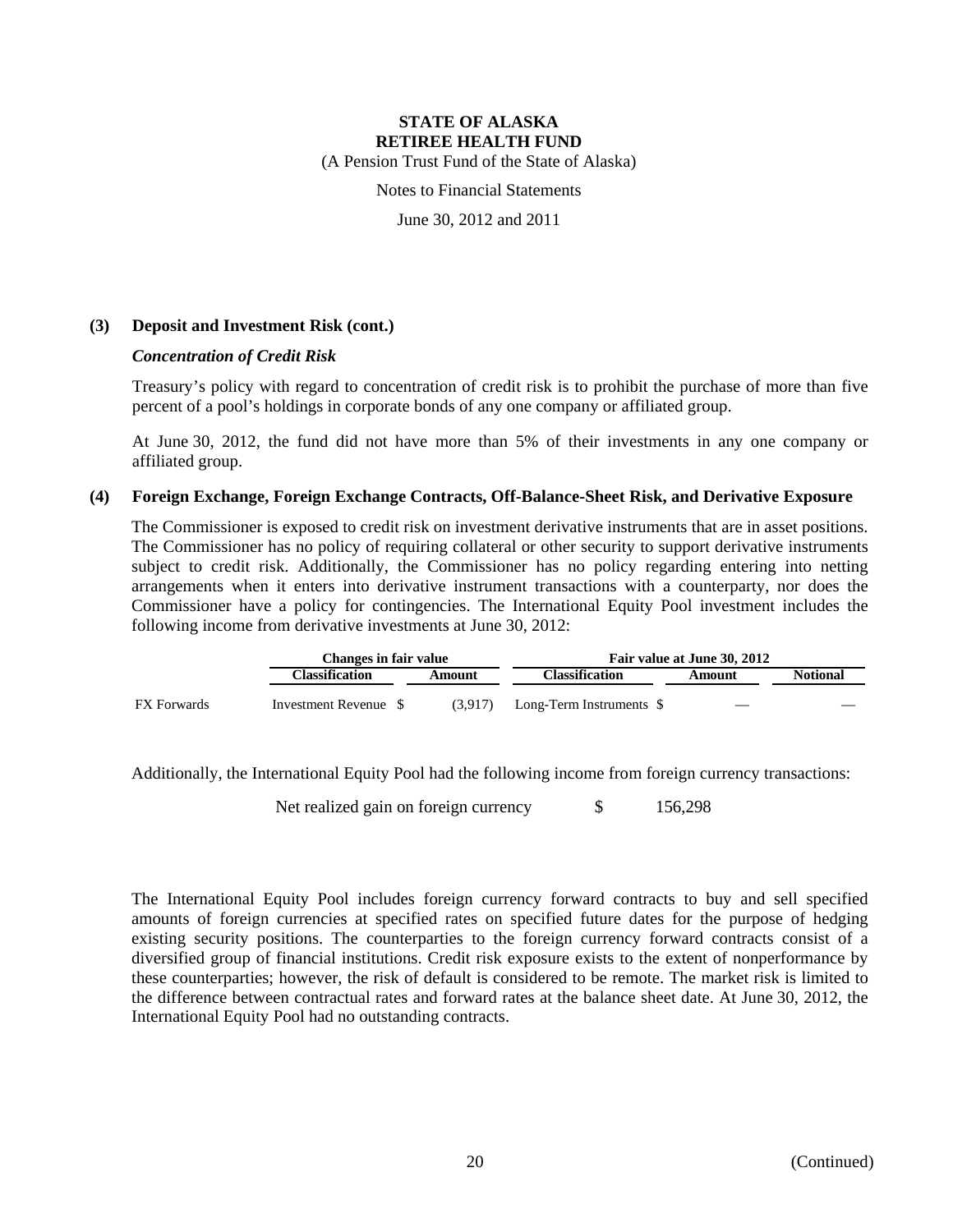(A Pension Trust Fund of the State of Alaska)

Notes to Financial Statements

June 30, 2012 and 2011

#### **(5) Claims Payable**

The liability for claims incurred but not reported represents the estimated amounts necessary to settle all outstanding claims, incurred but not reported, as of the balance sheet date. The Plan's reserve estimates are based primarily on historical development patterns adjusted for current trends that would modify past experience. Claims are reevaluated periodically to consider the effects of inflation, claims settlement trends and other economic factors. The process of establishing loss reserves is subject to uncertainties that are normal, recurring, and inherent in the healthcare business. Changes in the balances of claims liabilities are as follows:

|                                                                                              | 2012                         | 2011                         |
|----------------------------------------------------------------------------------------------|------------------------------|------------------------------|
| Beginning of year:<br>Due to State of Alaska General Fund for                                |                              |                              |
| outstanding warrants<br>Incurred but not reported                                            | \$<br>349,238<br>22,687,000  | 2,321,773<br>20.434,000      |
| Total, beginning of year                                                                     | 23,036,238                   | 22,755,773                   |
| Benefit deductions<br>Benefits paid                                                          | 34,389,584<br>(40, 238, 142) | 39, 307, 350<br>(39,026,885) |
| Total, end of year                                                                           | \$<br>17,187,680             | 23,036,238                   |
| End of year:                                                                                 |                              |                              |
| Due to State of Alaska General Fund for<br>outstanding warrants<br>Incurred but not reported | \$<br>9,680<br>17,178,000    | 349,238<br>22,687,000        |
| Total, end of year                                                                           | \$<br>17,187,680             | 23,036,238                   |

#### **(6) Medicare Part D Retiree Drug Subsidy**

One of the provisions of Medicare Part D provides sponsors of pension healthcare plans the opportunity to receive a retiree drug subsidy (RDS) payment if the sponsor's plan provides a prescription drug benefit that is actuarially equivalent to the Medicare Part D benefit. The RDS is equal to 28% of the amount of eligible prescription drug benefit costs of retirees who are eligible for, but not enrolled in, Medicare Part D, by virtue of continuing to be covered by the sponsor's plan. The Plan was approved for participation in the Medicare Part D program beginning calendar year 2006.